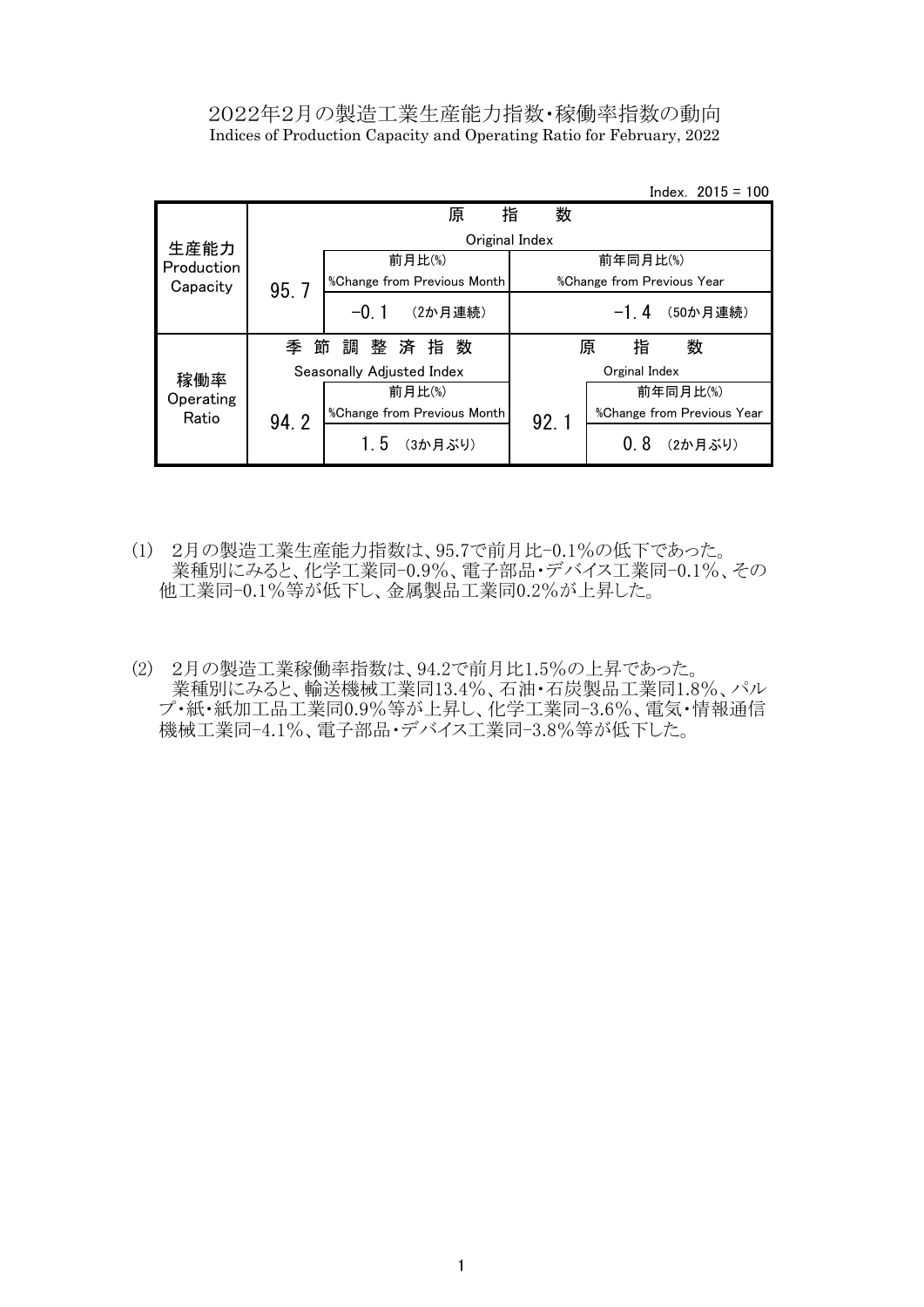# 製造工業生産能力指数・稼働率指数の時系列表

Historical Data for Indices of Production Capacity and Operating Ratio

|                  |         |                                                      |                                               |                           |                                                      |                        |                                               |                | index.2015=100 |
|------------------|---------|------------------------------------------------------|-----------------------------------------------|---------------------------|------------------------------------------------------|------------------------|-----------------------------------------------|----------------|----------------|
|                  | 生産能力(末) |                                                      | <b>Production Capacity</b>                    |                           | 稼働率                                                  | <b>Operating Ratio</b> |                                               |                |                |
|                  |         | 原指数                                                  |                                               |                           | 季節調整済指数                                              | 原指数                    |                                               |                |                |
|                  |         | Original Index                                       |                                               | Seasonally Adjusted Index |                                                      | Original Index         |                                               |                | Year and       |
| 月<br>年           |         | 前月(期)比<br>%Change From<br>Previous<br>Month(Quarter) | 前年<br>(同月期)比<br>%Change From<br>Previous Year |                           | 前月(期)比<br>%Change From<br>Previous<br>Month(Quarter) |                        | 前年<br>(同月期)比<br>%Change From<br>Previous Year |                | Month          |
| 2019 年           | 98.2    |                                                      | $-0.5$                                        |                           |                                                      | 99.9                   | $-3.1$                                        | C.Y.           | 2019           |
| 2020             | 97.3    |                                                      | $-0.9$                                        |                           |                                                      | 87.1                   | $-12.8$                                       | C.Y.           | 2020           |
| 2021             | 96.2    |                                                      | $-1.1$                                        |                           |                                                      | 94.1                   | 8.0                                           | C.Y.           | 2021           |
|                  |         |                                                      |                                               |                           |                                                      |                        |                                               |                |                |
| 2018 年度          | 98.6    |                                                      | $-0.2$                                        |                           |                                                      | 102.5                  | $-0.2$                                        | F.Y.           | 2018           |
| 2019             | 98.2    |                                                      | $-0.4$                                        |                           |                                                      | 98.2                   | $-4.2$                                        | F.Y.           | 2019           |
| 2020             | 97.0    |                                                      | $-1.2$                                        |                           |                                                      | 87.3                   | $-11.1$                                       | F.Y.           | 2020           |
|                  |         |                                                      |                                               |                           |                                                      |                        |                                               |                |                |
| 年<br>IV期<br>2020 | 97.3    | 0.0                                                  | $-0.9$                                        | 92.6                      | 8.8                                                  | 93.9                   | $-2.5$                                        | Q <sub>4</sub> | 2020           |
| 年<br>I期<br>2021  | 97.0    | $-0.3$                                               | $-1.2$                                        | 95.4                      | 3.0                                                  | 96.0                   | 1.2                                           | Q1             | 2021           |
| Ⅱ期               | 96.6    | $-0.4$                                               | $-1.0$                                        | 95.3                      | $-0.1$                                               | 94.8                   | 27.9                                          | Q2             |                |
| Ⅲ期               | 96.2    | $-0.4$                                               | $-1.1$                                        | 90.5                      | $-5.0$                                               | 90.1                   | 5.6                                           | Q3             |                |
| IV期              | 96.2    | 0.0                                                  | $-1.1$                                        | 94.7                      | 4.6                                                  | 95.3                   | 1.5                                           | Q <sub>4</sub> |                |
| 年<br>2020<br>12月 | 97.3    | 0.0                                                  | $-0.9$                                        | 92.7                      | 0.9                                                  | 93.8                   | $-0.6$                                        | Dec.           | 2020           |
| 年<br>2021<br>1月  | 97.1    | $-0.2$                                               | $-1.3$                                        | 95.6                      | 3.1                                                  | 90.6                   | $-2.9$                                        | Jan.           | 2021           |
| 2月               | 97.1    | 0.0                                                  | $-1.2$                                        | 93.5                      | $-2.2$                                               | 91.4                   | $-1.0$                                        | Feb.           |                |
| 3月               | 97.0    | $-0.1$                                               | $-1.2$                                        | 97.0                      | 3.7                                                  | 106.1                  | 7.0                                           | Mar.           |                |
| 4月               | 96.6    | $-0.4$                                               | $-1.0$                                        | 97.5                      | 0.5                                                  | 98.0                   | 23.6                                          | Apr.           |                |
| 5月               | 96.5    | $-0.1$                                               | $-1.2$                                        | 91.9                      | $-5.7$                                               | 86.5                   | 30.9                                          | May            |                |
| 6月               | 96.6    | 0.1                                                  | $-1.0$                                        | 96.5                      | 5.0                                                  | 100.0                  | 29.9                                          | Jun.           |                |
| 7月               | 96.5    | $-0.1$                                               | $-1.1$                                        | 94.6                      | $-2.0$                                               | 98.5                   | 13.6                                          | Jul.           |                |
| 8月               | 96.3    | $-0.2$                                               | $-1.3$                                        | 92.0                      | $-2.7$                                               | 83.9                   | 9.2                                           | Aug.           |                |
| 9月               | 96.2    | $-0.1$                                               | $-1.1$                                        | 84.8                      | $-7.8$                                               | 87.8                   | $-5.1$                                        | Sep.           |                |
| 10月              | 96.1    | $-0.1$                                               | $-1.2$                                        | 91.3                      | 7.7                                                  | 89.9                   | $-5.7$                                        | Oct.           |                |
| 11月              | 96.1    | 0.0                                                  | $-1.2$                                        | 96.5                      | 5.7                                                  | 98.7                   | 6.7                                           | Nov.           |                |
| 12月              | 96.2    | 0.1                                                  | $-1.1$                                        | 96.3                      | $-0.2$                                               | 97.3                   | 3.7                                           | Dec.           |                |
| 1月<br>2022 年     | 95.8    | $-0.4$                                               | $-1.3$                                        | 92.8                      | $-3.6$                                               | 88.0                   | $-2.9$                                        | Jan.           | 2022           |
| 2月               | 95.7    | $-0.1$                                               | $-1.4$                                        | 94.2                      | 1.5                                                  | 92.1                   | 0.8                                           | Feb.           |                |

## 製造工業生産能力指数・稼働率指数の推移(グラフ)

Historical Data (Graph) for Indices of Production Capacity and Operating Ratio

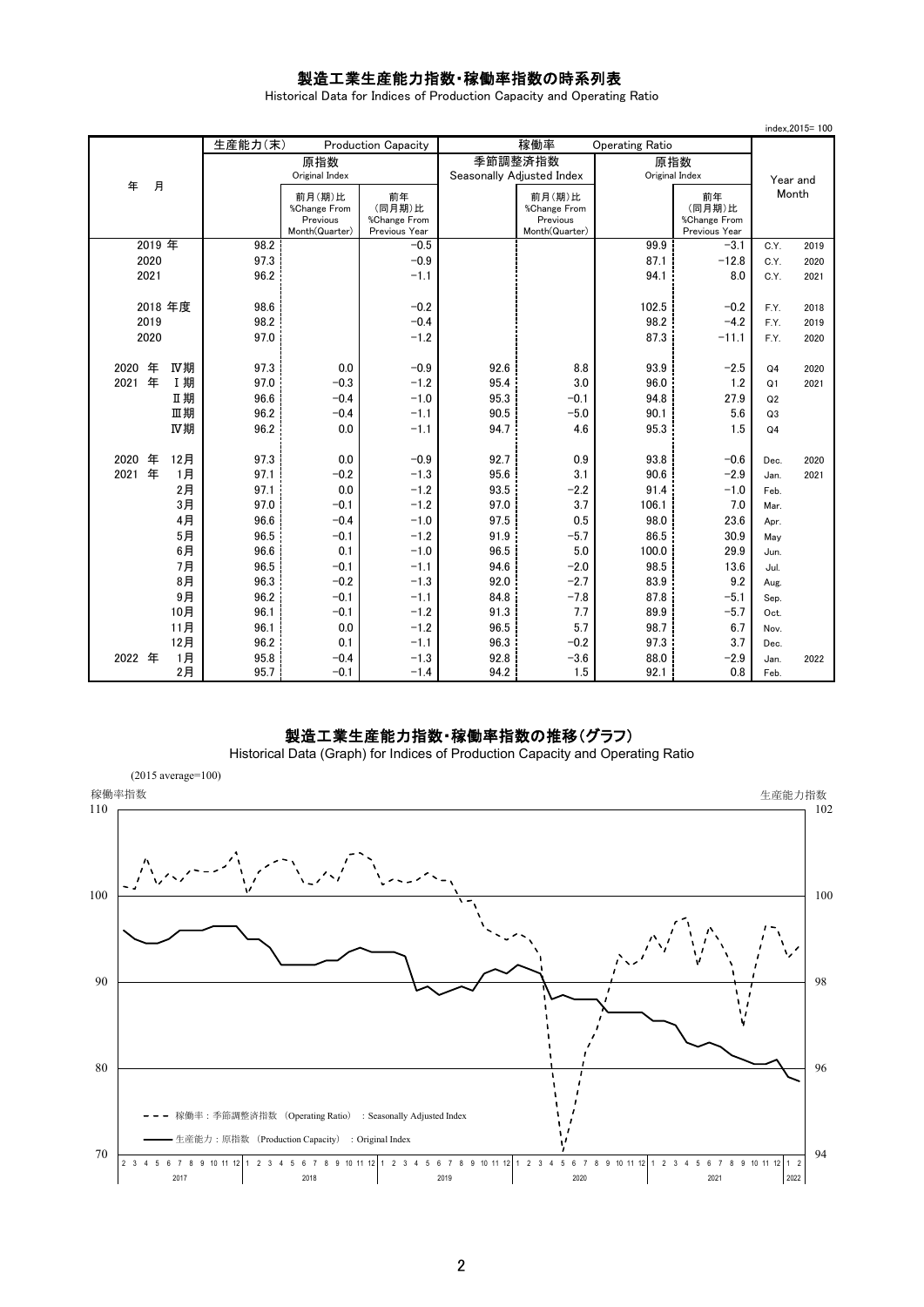| 〈鉄鋼・非鉄金属工業;Iron, steel and Non-ferrous metals〉 |  |  |  |
|------------------------------------------------|--|--|--|
|------------------------------------------------|--|--|--|

ls〉 〈鉄鋼業 ; Iron and steel〉

|        |           | 〈鉄鋼・非鉄金属工業;Iron, steel and Non-ferrous metals〉 |                            |                 |      |                                |       |                 |      | 〈鉄鋼業; Iron and steel〉      |                  |      |                                |       |                   | index.2015=100 |
|--------|-----------|------------------------------------------------|----------------------------|-----------------|------|--------------------------------|-------|-----------------|------|----------------------------|------------------|------|--------------------------------|-------|-------------------|----------------|
|        |           |                                                | 生産能力(末)                    |                 |      | 稼働率                            |       |                 |      | 生産能力(末)                    |                  |      |                                | 稼働率   |                   |                |
|        |           |                                                | <b>Production Capacity</b> |                 |      | <b>Operating Ratio</b>         |       |                 |      | <b>Production Capacity</b> |                  |      | <b>Operating Ratio</b>         |       |                   |                |
|        |           |                                                | 原指数                        |                 |      | 季節調整済指数<br>Seasonally Adjusted |       | 原指数             |      | 原指数                        |                  |      | 季節調整済指数<br>Seasonally Adjusted |       | 原指数               |                |
|        |           |                                                | Original Index             |                 |      | Index                          |       | Original Index  |      | Original Index             |                  |      | Index                          |       | Original Index    |                |
|        |           |                                                | 前月(期)比<br>%Change          | 前年<br>(同月期)比    |      | 前月(期)比<br>%Change              |       | 前年<br>(同月期)比    |      | 前月(期)比<br>%Change          | 前年<br>(同月期)比     |      | 前月(期)比<br>%Change              |       | 前年<br>(同月期)比      |                |
|        |           |                                                | From<br>Previous           | %Change<br>From |      | From<br>Previous               |       | %Change<br>From |      | From<br>Previous           | %Change<br>From  |      | From<br>Previous               |       | %Change<br>From   |                |
|        |           |                                                | Month                      | Previous        |      | Month                          |       | Previous        |      | Month                      | Previous         |      | Month                          |       | Previous          |                |
|        | 2019 年    | 97.7                                           | (Quarter)                  | Year<br>$-0.8$  |      | (Quarter)                      | 98.0  | Year<br>$-4.7$  | 96.5 | (Quarter)                  | Year             |      | (Quarter)                      | 97.2  | Year              | C.Y. 2019      |
|        | 2020 年    | 95.8                                           |                            | $-1.9$          |      |                                | 85.9  | $-12.3$         | 93.7 |                            | $-1.1$<br>$-2.9$ |      |                                | 83.4  | $-4.5$<br>$-14.2$ | 2020           |
|        |           | 95.4                                           |                            | $-0.4$          |      |                                | 97.1  | 13.0            |      |                            |                  |      |                                | 97.0  |                   |                |
|        | 2021 年    |                                                |                            |                 |      |                                |       |                 | 93.5 |                            | $-0.2$           |      |                                |       | 16.3              | 2021           |
|        | 2018 年度   | 98.6                                           |                            | 0.3             |      |                                | 101.6 | $-1.0$          | 97.7 |                            | 0.3              |      |                                | 100.5 | $-1.6$            | F.Y. 2018      |
|        | 2019 年度   | 97.7                                           |                            | $-0.9$          |      |                                | 97.2  | $-4.3$          | 96.5 |                            | $-1.2$           |      |                                | 96.3  | $-4.2$            | 2019           |
|        | 2020 年度   | 96.2                                           |                            | $-1.5$          |      |                                | 86.0  | $-11.5$         | 94.2 |                            | $-2.4$           |      |                                | 83.7  | $-13.1$           | 2020           |
|        |           |                                                |                            |                 |      |                                |       |                 |      |                            |                  |      |                                |       |                   |                |
| 2020 年 | IV期       | 95.8                                           | $-0.3$                     | $-1.9$          | 92.3 | 15.4                           | 92.3  | $-3.5$          | 93.7 | $-0.4$                     | $-2.9$           | 88.8 | 14.9                           | 89.4  | $-4.3$            | Q4 2020        |
| 2021 年 | <b>I期</b> | 96.2                                           | 0.4                        | $-1.5$          | 95.9 | 3.9                            | 96.0  | 0.4             | 94.2 | 0.5                        | $-2.4$           | 95.0 | 7.0                            | 95.8  | 0.9               | Q1 2021        |
|        | Ⅱ期        | 95.9                                           | $-0.3$                     | 0.1             | 96.9 | 1.0                            | 97.7  | 28.9            | 94.1 | $-0.1$                     | 0.4              | 96.7 | 1.8                            | 97.5  | 33.9              | Q2             |
|        | 皿期        | 96.2                                           | 0.3                        | 0.1             | 97.6 | 0.7                            | 96.4  | 20.7            | 94.7 | 0.6                        | 0.6              | 98.2 | 1.6                            | 97.2  | 27.1              | Q <sub>3</sub> |
|        | IV期       | 95.4                                           | $-0.8$                     | $-0.4$          | 97.9 | 0.3                            | 98.2  | 6.4             | 93.5 | $-1.3$                     | $-0.2$           | 98.3 | 0.1                            | 97.6  | 9.2               | Q <sub>4</sub> |
|        |           |                                                |                            |                 |      |                                |       |                 |      |                            |                  |      |                                |       |                   |                |
| 2020 年 | 12月       | 95.8                                           | 0.0                        | $-1.9$          | 93.9 | 1.4                            | 92.2  | $-1.4$          | 93.7 | 0.0                        | $-2.9$           | 91.3 | 2.1                            | 90.8  | $-0.3$            | Dec. 2020      |
| 2021 年 | 1月        | 96.2                                           | 0.4                        | $-1.5$          | 95.7 | 1.9                            | 94.3  | $-1.5$          | 94.3 | 0.6                        | $-2.3$           | 94.2 | 3.2                            | 95.5  | $-1.2$            | Jan. 2021      |
|        | 2月        | 96.2                                           | 0.0                        | $-1.5$          | 95.3 | $-0.4$                         | 90.7  | $-3.7$          | 94.3 | 0.0                        | $-2.3$           | 94.8 | 0.6                            | 90.2  | $-2.8$            | Feb.           |
|        | 3月        | 96.2                                           | 0.0                        | $-1.5$          | 96.8 | 1.6                            | 103.1 | 6.3             | 94.2 | $-0.1$                     | $-2.4$           | 96.0 | 1.3                            | 101.8 | 7.0               | Mar.           |
|        | 4月        | 95.9                                           | $-0.3$                     | 0.1             | 97.0 | 0.2                            | 97.0  | 17.6            | 94.1 | $-0.1$                     | 0.4              | 96.0 | 0.0                            | 95.1  | 19.2              | Apr.           |
|        | 5月        | 95.9                                           | 0.0                        | 0.1             | 96.4 | $-0.6$                         | 96.5  | 32.7            | 94.1 | 0.0                        | 0.4              | 96.8 | 0.8                            | 99.0  | 38.8              | May            |
|        | 6月        | 95.9                                           | 0.0                        | 0.1             | 97.3 | 0.9                            | 99.7  | 37.9            | 94.1 | 0.0                        | 0.4              | 97.3 | 0.5                            | 98.3  | 45.8              | Jun.           |
|        | 7月        | 96.3                                           | 0.4                        | 0.2             | 98.0 | 0.7                            | 99.1  | 28.5            | 94.7 | 0.6                        | 0.6              | 98.5 | 1.2                            | 98.0  | 36.7              | Jul.           |
|        | 8月        | 96.3                                           | 0.0                        | 0.2             | 97.0 | $-1.0$                         | 93.2  | 19.0            | 94.7 | 0.0                        | 0.6              | 96.7 | $-1.8$                         | 96.4  | 22.3              | Aug.           |
|        | 9月        | 96.2                                           | $-0.1$                     | 0.1             | 97.9 | 0.9                            | 97.0  | 15.2            | 94.7 | 0.0                        | 0.6              | 99.5 | 2.9                            | 97.1  | 22.8              | Sep.           |
|        | 10月       | 95.4                                           | $-0.8$                     | $-0.4$          | 96.6 | $-1.3$                         | 98.4  | 6.6             | 93.5 | $-1.3$                     | $-0.2$           | 97.5 | $-2.0$                         | 98.5  | 11.9              | Oct.           |
|        | 11月       | 95.4                                           | 0.0                        | $-0.4$          | 98.7 | 2.2                            | 99.5  | 7.8             | 93.5 | 0.0                        | $-0.2$           | 99.1 | 1.6                            | 98.2  | 9.8               | Nov.           |
|        | 12月       | 95.4                                           | 0.0                        | $-0.4$          | 98.3 | $-0.4$                         | 96.7  | 4.9             | 93.5 | 0.0                        | $-0.2$           | 98.3 | $-0.8$                         | 96.2  | 5.9               | Dec.           |
| 2022 年 | 1月        | 95.4                                           | 0.0                        | $-0.8$          | 94.5 | $-3.9$                         | 93.2  | $-1.2$          | 93.5 | 0.0                        | $-0.8$           | 92.8 | $-5.6$                         | 94.1  | $-1.5$            | Jan. 2022      |
|        | 2月        | 95.4                                           | 0.0                        | $-0.8$          | 93.9 | $-0.6$                         | 89.4  | $-1.4$          | 93.5 | 0.0                        | $-0.8$           | 92.6 | $-0.2$                         | 88.1  | $-2.3$            | Feb.           |

|        |        |            |       | 〈非鉄金属工業;Non-ferrous metals〉                                 |                                                     |       |                                                             |       |                                                     |      | {金属製品工業; Fabricated metals〉                                 |                                                     |      |                                                             |       |                                                     |                |
|--------|--------|------------|-------|-------------------------------------------------------------|-----------------------------------------------------|-------|-------------------------------------------------------------|-------|-----------------------------------------------------|------|-------------------------------------------------------------|-----------------------------------------------------|------|-------------------------------------------------------------|-------|-----------------------------------------------------|----------------|
|        |        |            |       | 生産能力(末)                                                     |                                                     |       | 稼働率                                                         |       |                                                     |      | 生産能力(末)                                                     |                                                     |      | 稼働率                                                         |       |                                                     |                |
|        |        |            |       | <b>Production Capacity</b>                                  |                                                     |       | <b>Operating Ratio</b>                                      |       |                                                     |      | <b>Production Capacity</b>                                  |                                                     |      | <b>Operating Ratio</b>                                      |       |                                                     |                |
|        |        |            |       | 原指数<br>Original Index                                       |                                                     | Index | 季節調整済指数<br>Seasonally Adjusted                              |       | 原指数<br>Original Index                               |      | 原指数<br>Original Index                                       |                                                     |      | 季節調整済指数<br>Seasonally Adjusted<br>Index                     |       | 原指数<br>Original Index                               |                |
|        |        |            |       | 前月(期)比<br>%Change<br>From<br>Previous<br>Month<br>(Quarter) | 前年<br>(同月期)比<br>%Change<br>From<br>Previous<br>Year |       | 前月(期)比<br>%Change<br>From<br>Previous<br>Month<br>(Quarter) |       | 前年<br>(同月期)比<br>%Change<br>From<br>Previous<br>Year |      | 前月(期)比<br>%Change<br>From<br>Previous<br>Month<br>(Quarter) | 前年<br>(同月期)比<br>%Change<br>From<br>Previous<br>Year |      | 前月(期)比<br>%Change<br>From<br>Previous<br>Month<br>(Quarter) |       | 前年<br>(同月期)比<br>%Change<br>From<br>Previous<br>Year |                |
|        | 2019 年 |            | 100.2 |                                                             | $-0.1$                                              |       |                                                             | 99.7  | $-4.8$                                              | 99.7 |                                                             | 0.7                                                 |      |                                                             | 98.8  | -4.4                                                | C.Y. 2019      |
|        | 2020 年 |            | 100.0 |                                                             | $-0.2$                                              |       |                                                             | 91.2  | $-8.5$                                              | 98.6 |                                                             | $-1.1$                                              |      |                                                             | 90.0  | $-8.9$                                              | 2020           |
|        | 2021 年 |            | 99.1  |                                                             | $-0.9$                                              |       |                                                             | 97.2  | 6.6                                                 | 98.5 |                                                             | $-0.1$                                              |      |                                                             | 93.2  | 3.6                                                 | 2021           |
|        |        |            |       |                                                             |                                                     |       |                                                             |       |                                                     |      |                                                             |                                                     |      |                                                             |       |                                                     |                |
|        |        | 2018 年度    | 100.4 |                                                             | 0.5                                                 |       |                                                             | 103.9 | 0.4                                                 | 98.9 |                                                             | $-0.8$                                              |      |                                                             | 103.6 | 3.5                                                 | F.Y. 2018      |
|        |        | 2019 年度    | 100.1 |                                                             | $-0.3$                                              |       |                                                             | 99.2  | $-4.5$                                              | 99.3 |                                                             | 0.4                                                 |      |                                                             | 97.2  | $-6.2$                                              | 2019           |
|        |        | 2020 年度    | 100.0 |                                                             | $-0.1$                                              |       |                                                             | 91.0  | $-8.3$                                              | 98.4 |                                                             | $-0.9$                                              |      |                                                             | 89.5  | $-7.9$                                              | 2020           |
|        |        |            |       |                                                             |                                                     |       |                                                             |       |                                                     |      |                                                             |                                                     |      |                                                             |       |                                                     |                |
| 2020 年 |        | <b>N 期</b> | 100.0 | $-0.1$                                                      | $-0.2$                                              | 95.2  | 7.4                                                         | 98.3  | $-2.0$                                              | 98.6 | 0.0                                                         | $-1.1$                                              | 88.2 | $-1.0$                                                      | 88.3  | $-7.7$                                              | Q4 2020        |
| 2021 年 |        | I 期        | 100.0 | 0.0                                                         | $-0.1$                                              | 97.1  | 2.0                                                         | 96.5  | $-0.8$                                              | 98.4 | $-0.2$                                                      | $-0.9$                                              | 93.3 | 5.8                                                         | 91.5  | $-2.0$                                              | Q1 2021        |
|        |        | Ⅱ期         | 99.5  | $-0.5$                                                      | $-0.6$                                              | 97.5  | 0.4                                                         | 98.2  | 19.5                                                | 98.4 | 0.0                                                         | $-1.0$                                              | 94.1 | 0.9                                                         | 95.8  | 9.7                                                 | Q2             |
|        |        | 皿期         | 99.2  | $-0.3$                                                      | $-0.9$                                              | 96.9  | $-0.6$                                                      | 94.9  | 9.1                                                 | 98.3 | $-0.1$                                                      | $-0.3$                                              | 92.3 | $-1.9$                                                      | 94.2  | 3.4                                                 | Q <sub>3</sub> |
|        |        | IV期        | 99.1  | $-0.1$                                                      | $-0.9$                                              | 97.3  | 0.4                                                         | 99.4  | 1.1                                                 | 98.5 | 0.2                                                         | $-0.1$                                              | 92.7 | 0.4                                                         | 91.1  | 3.2                                                 | Q <sub>4</sub> |
|        |        |            |       |                                                             |                                                     |       |                                                             |       |                                                     |      |                                                             |                                                     |      |                                                             |       |                                                     |                |
| 2020 年 |        | 12月        | 100.0 | $-0.1$                                                      | $-0.2$                                              | 94.1  | $-1.5$                                                      | 95.3  | $-3.3$                                              | 98.6 | 0.0                                                         | $-1.1$                                              | 87.3 | $-0.3$                                                      | 85.8  | $-9.1$                                              | Dec. 2020      |
| 2021 年 |        | 1月         | 100.1 | 0.1                                                         | 0.0                                                 | 98.1  | 4.3                                                         | 91.9  | $-2.0$                                              | 98.4 | $-0.2$                                                      | $-1.3$                                              | 92.7 | 6.2                                                         | 82.7  | $-3.6$                                              | Jan. 2021      |
|        |        | 2月         | 100.1 | 0.0                                                         | 0.0                                                 | 93.4  | $-4.8$                                                      | 91.6  | $-5.7$                                              | 98.4 | 0.0                                                         | $-0.7$                                              | 93.1 | 0.4                                                         | 88.3  | $-5.5$                                              | Feb.           |
|        |        | 3月         | 100.0 | $-0.1$                                                      | $-0.1$                                              | 99.9  | 7.0                                                         | 105.9 | 5.0                                                 | 98.4 | 0.0                                                         | $-0.9$                                              | 94.2 | 1.2                                                         | 103.6 | 2.7                                                 | Mar.           |
|        |        | 4月         | 99.5  | $-0.5$                                                      | $-0.5$                                              | 99.8  | $-0.1$                                                      | 100.9 | 14.4                                                | 98.4 | 0.0                                                         | $-0.8$                                              | 93.7 | $-0.5$                                                      | 96.6  | 5.2                                                 | Apr.           |
|        |        | 5月         | 99.5  | 0.0                                                         | $-0.6$                                              | 93.7  | $-6.1$                                                      | 91.2  | 20.5                                                | 98.4 | 0.0                                                         | $-0.8$                                              | 94.4 | 0.7                                                         | 92.3  | 14.0                                                | May            |
|        |        | 6月         | 99.5  | 0.0                                                         | $-0.6$                                              | 99.0  | 5.7                                                         | 102.6 | 23.9                                                | 98.4 | 0.0                                                         | $-1.0$                                              | 94.2 | $-0.2$                                                      | 98.5  | 10.7                                                | Jun.           |
|        |        | 7月         | 99.5  | 0.0                                                         | $-0.6$                                              | 98.3  | $-0.7$                                                      | 101.4 | 14.6                                                | 98.4 | 0.0                                                         | $-0.3$                                              | 92.4 | $-1.9$                                                      | 99.7  | 3.2                                                 | Jul.           |
|        |        | 8月         | 99.5  | 0.0                                                         | $-0.6$                                              | 97.8  | $-0.5$                                                      | 86.5  | 11.8                                                | 98.4 | 0.0                                                         | $-0.3$                                              | 92.0 | $-0.4$                                                      | 87.7  | 4.3                                                 | Aug.           |
|        |        | 9月         | 99.2  | $-0.3$                                                      | $-0.9$                                              | 94.5  | $-3.4$                                                      | 96.8  | 1.8                                                 | 98.3 | $-0.1$                                                      | $-0.3$                                              | 92.6 | 0.7                                                         | 95.3  | 3.0                                                 | Sep.           |
|        |        | 10月        | 99.1  | $-0.1$                                                      | $-1.0$                                              | 96.3  | 1.9                                                         | 98.3  | $-3.1$                                              | 98.4 | 0.1                                                         | $-0.2$                                              | 89.9 | $-2.9$                                                      | 89.8  | $-2.0$                                              | Oct.           |
|        |        | 11月        | 99.1  | 0.0                                                         | $-1.0$                                              | 98.3  | 2.1                                                         | 102.1 | 4.0                                                 | 98.4 | 0.0                                                         | $-0.2$                                              | 94.5 | 5.1                                                         | 94.0  | 7.4                                                 | Nov.           |
|        |        | 12月        | 99.1  | 0.0                                                         | $-0.9$                                              | 97.3  | $-1.0$                                                      | 97.7  | 2.5                                                 | 98.5 | 0.1                                                         | $-0.1$                                              | 93.8 | $-0.7$                                                      | 89.4  | 4.2                                                 | Dec.           |
| 2022 年 |        | 1月         | 99.2  | 0.1                                                         | $-0.9$                                              | 97.5  | 0.2                                                         | 91.4  | $-0.5$                                              | 98.4 | $-0.1$                                                      | 0.0                                                 | 96.0 | 2.3                                                         | 85.6  | 3.5                                                 | Jan. 2022      |
|        |        | 2月         | 99.2  | 0.0                                                         | $-0.9$                                              | 93.8  | $-3.8$                                                      | 92.0  | 0.4                                                 | 98.6 | 0.2                                                         | 0.2                                                 | 92.3 | $-3.9$                                                      | 87.6  | $-0.8$                                              | Feb.           |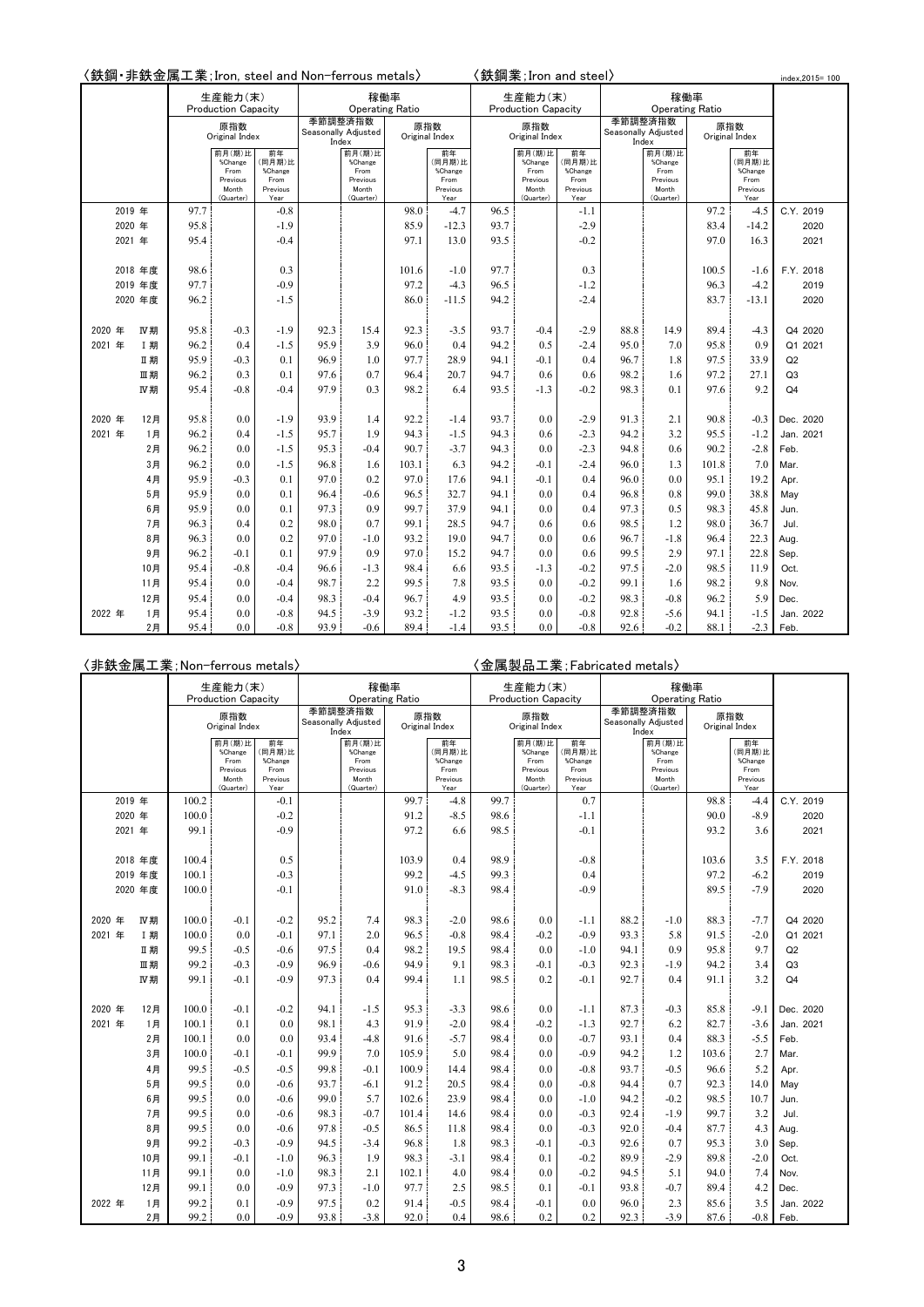#### 〈汎用・業務用機械工業;General-purpose and business oriented machinery〉

|        |        |         | 〈生産用機械工業;Production machinery〉 |                            |                  |       |                                |      |                       |      |                            |                  | business oriented machinery |                                |       |                       | index.2015=100 |
|--------|--------|---------|--------------------------------|----------------------------|------------------|-------|--------------------------------|------|-----------------------|------|----------------------------|------------------|-----------------------------|--------------------------------|-------|-----------------------|----------------|
|        |        |         |                                | 生産能力(末)                    |                  |       | 稼働率                            |      |                       |      | 生産能力(末)                    |                  |                             | 稼働率                            |       |                       |                |
|        |        |         |                                | <b>Production Capacity</b> |                  |       | <b>Operating Ratio</b>         |      |                       |      | <b>Production Capacity</b> |                  |                             | <b>Operating Ratio</b>         |       |                       |                |
|        |        |         |                                | 原指数<br>Original Index      |                  |       | 季節調整済指数<br>Seasonally Adjusted |      | 原指数<br>Original Index |      | 原指数<br>Original Index      |                  |                             | 季節調整済指数<br>Seasonally Adjusted |       | 原指数<br>Original Index |                |
|        |        |         |                                | 前月(期)比                     | 前年               | Index | 前月(期)比                         |      | 前年                    |      | 前月(期)比                     | 前年               |                             | Index<br>前月(期)比                |       | 前年                    |                |
|        |        |         |                                | %Change                    | (同月期)比           |       | %Change                        |      | (同月期)比                |      | % Change                   | (同月期)比           |                             | %Change                        |       | (同月期)比                |                |
|        |        |         |                                | From<br>Previous           | %Change<br>From  |       | From<br>Previous               |      | %Change<br>From       |      | From<br>Previous           | %Change<br>From  |                             | From<br>Previous               |       | %Change<br>From       |                |
|        |        |         |                                | Month<br>(Quarter)         | Previous<br>Year |       | Month<br>(Quarter)             |      | Previous<br>Year      |      | Month<br>(Quarter)         | Previous<br>Year |                             | Month<br>(Quarter)             |       | Previous<br>Year      |                |
|        | 2019 年 |         | 104.7                          |                            | 1.1              |       |                                | 86.9 | $-10.8$               | 95.8 |                            | $-1.2$           |                             |                                | 105.1 | $-5.8$                | C.Y. 2019      |
|        | 2020 年 |         | 104.0                          |                            | $-0.7$           |       |                                | 69.0 | $-20.6$               | 94.9 |                            | $-0.9$           |                             |                                | 90.4  | $-14.0$               | 2020           |
|        | 2021 年 |         | 106.1                          |                            | 2.0              |       |                                | 86.2 | 24.9                  | 94.0 |                            | $-0.9$           |                             |                                | 111.6 | 23.5                  | 2021           |
|        |        |         |                                |                            |                  |       |                                |      |                       |      |                            |                  |                             |                                |       |                       |                |
|        |        | 2018 年度 | 104.7                          |                            | 2.9              |       |                                | 95.5 | $-2.1$                | 96.3 |                            | 0.4              |                             |                                | 111.2 | 4.3                   | F.Y. 2018      |
|        |        | 2019 年度 | 104.5                          |                            | $-0.2$           |       |                                | 82.6 | $-13.5$               | 95.8 |                            | $-0.5$           |                             |                                | 102.8 | $-7.6$                | 2019           |
|        |        | 2020 年度 | 104.7                          |                            | 0.2              |       |                                | 70.3 | $-14.9$               | 95.2 |                            | $-0.6$           |                             |                                | 92.7  | $-9.8$                | 2020           |
|        |        |         |                                |                            |                  |       |                                |      |                       |      |                            |                  |                             |                                |       |                       |                |
| 2020 年 |        | IV期     | 104.0                          | 1.1                        | $-0.7$           | 72.7  | 11.3                           | 73.7 | 1.8                   | 94.9 | 0.0                        | $-0.9$           | 97.2                        | 14.4                           | 101.0 | $-1.2$                | Q4 2020        |
| 2021 年 |        | I 期     | 104.7                          | 0.7                        | 0.2              | 79.8  | 9.8                            | 81.9 | 6.9                   | 95.2 | 0.3                        | $-0.6$           | 106.8                       | 9.9                            | 107.5 | 9.5                   | Q1 2021        |
|        |        | Ⅱ期      | 106.2                          | 1.4                        | 2.2              | 88.1  | 10.4                           | 87.1 | 44.9                  | 94.4 | $-0.8$                     | $-1.6$           | 113.2                       | 6.0                            | 113.5 | 42.9                  | Q2             |
|        |        | 皿期      | 106.0                          | $-0.2$                     | 3.0              | 86.4  | $-1.9$                         | 85.2 | 30.1                  | 94.2 | $-0.2$                     | $-0.7$           | 112.6                       | $-0.5$                         | 109.5 | 32.1                  | Q <sub>3</sub> |
|        |        | IV期     | 106.1                          | 0.1                        | 2.0              | 90.0  | 4.2                            | 90.5 | 22.8                  | 94.0 | $-0.2$                     | $-0.9$           | 112.9                       | 0.3                            | 115.8 | 14.7                  | Q <sub>4</sub> |
|        |        |         |                                |                            |                  |       |                                |      |                       |      |                            |                  |                             |                                |       |                       |                |
| 2020 年 |        | 12月     | 104.0                          | 0.2                        | $-0.7$           | 73.7  | 1.0                            | 76.3 | 4.4                   | 94.9 | 0.0                        | $-0.9$           | 98.5                        | 1.9                            | 101.7 | 4.0                   | Dec. 2020      |
| 2021 年 |        | 1月      | 104.7                          | 0.7                        | $-0.4$           | 78.9  | 7.1                            | 70.2 | $-3.8$                | 95.0 | 0.1                        | $-1.5$           | 105.5                       | 7.1                            | 96.6  | $-1.4$                | Jan. 2021      |
|        |        | 2月      | 104.4                          | $-0.3$                     | $-0.4$           | 80.0  | 1.4                            | 80.2 | 9.4                   | 95.0 | 0.0                        | $-0.9$           | 107.2                       | 1.6                            | 106.7 | 14.1                  | Feb.           |
|        |        | 3月      | 104.7                          | 0.3                        | 0.2              | 80.4  | 0.5                            | 95.4 | 14.4                  | 95.2 | 0.2                        | $-0.6$           | 107.8                       | 0.6                            | 119.1 | 15.6                  | Mar.           |
|        |        | 4月      | 104.6                          | $-0.1$                     | 0.3              | 90.8  | 12.9                           | 89.1 | 40.3                  | 94.3 | $-0.9$                     | $-1.7$           | 114.5                       | 6.2                            | 116.7 | 29.7                  | Apr.           |
|        |        | 5月      | 104.5                          | $-0.1$                     | $-0.3$           | 86.9  | $-4.3$                         | 78.3 | 56.6                  | 94.4 | 0.1                        | $-1.6$           | 110.1                       | $-3.8$                         | 101.0 | 51.7                  | May            |
|        |        | 6月      | 106.2                          | 1.6                        | 2.2              | 86.7  | $-0.2$                         | 93.8 | 40.2                  | 94.4 | 0.0                        | $-1.6$           | 115.0                       | 4.5                            | 122.9 | 50.8                  | Jun.           |
|        |        | 7月      | 106.6                          | 0.4                        | 2.4              | 87.2  | 0.6                            | 88.6 | 34.7                  | 94.4 | 0.0                        | $-1.6$           | 113.5                       | $-1.3$                         | 116.9 | 36.2                  | Jul.           |
|        |        | 8月      | 105.0                          | $-1.5$                     | 1.8              | 85.8  | $-1.6$                         | 75.9 | 34.6                  | 94.4 | 0.0                        | $-1.6$           | 112.2                       | $-1.1$                         | 98.2  | 39.1                  | Aug.           |
|        |        | 9月      | 106.0                          | 1.0                        | 3.0              | 86.3  | 0.6                            | 91.0 | 22.5                  | 94.2 | $-0.2$                     | $-0.7$           | 112.2                       | 0.0                            | 113.4 | 22.7                  | Sep.           |
|        |        | 10月     | 105.9                          | $-0.1$                     | 2.5              | 87.9  | 1.9                            | 87.6 | 19.3                  | 93.9 | $-0.3$                     | $-1.1$           | 113.4                       | 1.1                            | 115.6 | 14.2                  | Oct.           |
|        |        | 11月     | 105.9                          | 0.0                        | 2.0              | 92.6  | 5.3                            | 92.5 | 29.7                  | 93.9 | 0.0                        | $-1.1$           | 113.5                       | 0.1                            | 118.9 | 18.9                  | Nov.           |
|        |        | 12月     | 106.1                          | 0.2                        | 2.0              | 89.5  | $-3.3$                         | 91.3 | 19.7                  | 94.0 | 0.1                        | $-0.9$           | 111.8                       | $-1.5$                         | 112.8 | 10.9                  | Dec.           |
| 2022 年 |        | 1月      | 106.6                          | 0.5                        | 1.8              | 93.7  | 4.7                            | 83.4 | 18.8                  | 96.7 | 2.9                        | 1.8              | 110.9                       | $-0.8$                         | 101.5 | 5.1                   | Jan. 2022      |
|        |        | 2月      | 106.6                          | 0.0                        | 2.1              | 91.3  | $-2.6$                         | 91.5 | 14.1                  | 96.7 | 0.0                        | 1.8              | 109.4                       | $-1.4$                         | 108.8 | 2.0                   | Feb.           |

#### 〈電気・情報通信機械工業;Electrical machinery, and Information and communication electronics

#### equipment〉

|        |         |    |       | 生産能力(末)<br><b>Production Capacity</b>                       |                                                     |       | 稼働率<br><b>Operating Ratio</b>                               |       |                                                     |      | 生産能力(末)<br><b>Production Capacity</b>                       |                                                     |       | 稼働率<br><b>Operating Ratio</b>                               |       |                                                     |                |
|--------|---------|----|-------|-------------------------------------------------------------|-----------------------------------------------------|-------|-------------------------------------------------------------|-------|-----------------------------------------------------|------|-------------------------------------------------------------|-----------------------------------------------------|-------|-------------------------------------------------------------|-------|-----------------------------------------------------|----------------|
|        |         |    |       | 原指数<br>Original Index                                       |                                                     | Index | 季節調整済指数<br>Seasonally Adjusted                              |       | 原指数<br>Original Index                               |      | 原指数<br>Original Index                                       |                                                     |       | 季節調整済指数<br>Seasonally Adjusted<br>Index                     |       | 原指数<br>Original Index                               |                |
|        |         |    |       | 前月(期)比<br>%Change<br>From<br>Previous<br>Month<br>(Quarter) | 前年<br>(同月期)比<br>%Change<br>From<br>Previous<br>Year |       | 前月(期)比<br>%Change<br>From<br>Previous<br>Month<br>(Quarter) |       | 前年<br>(同月期)比<br>%Change<br>From<br>Previous<br>Year |      | 前月(期)比<br>%Change<br>From<br>Previous<br>Month<br>(Quarter) | 前年<br>(同月期)比<br>%Change<br>From<br>Previous<br>Year |       | 前月(期)比<br>%Change<br>From<br>Previous<br>Month<br>(Quarter) |       | 前年<br>(同月期)比<br>%Change<br>From<br>Previous<br>Year |                |
|        | 2019 年  |    | 103.5 |                                                             | $-3.3$                                              |       |                                                             | 91.7  | $-10.4$                                             | 92.6 |                                                             | $-1.1$                                              |       |                                                             | 107.5 | 1.2                                                 | C.Y. 2019      |
|        | 2020 年  |    | 100.7 |                                                             | $-2.7$                                              |       |                                                             | 96.4  | 5.1                                                 | 92.4 |                                                             | $-0.2$                                              |       |                                                             | 94.4  | $-12.2$                                             | 2020           |
|        | 2021 年  |    | 101.3 |                                                             | 0.6                                                 |       |                                                             | 104.2 | 8.1                                                 | 89.4 |                                                             | $-3.2$                                              |       |                                                             | 95.9  | 1.6                                                 | 2021           |
|        |         |    |       |                                                             |                                                     |       |                                                             |       |                                                     |      |                                                             |                                                     |       |                                                             |       |                                                     |                |
|        | 2018 年度 |    | 106.1 |                                                             | $-0.8$                                              |       |                                                             | 97.9  | $-4.0$                                              | 93.4 |                                                             | $-1.5$                                              |       |                                                             | 106.8 | 3.5                                                 | F.Y. 2018      |
|        | 2019 年度 |    | 103.5 |                                                             | $-2.5$                                              |       |                                                             | 95.4  | $-2.6$                                              | 93.1 |                                                             | $-0.3$                                              |       |                                                             | 104.6 | $-2.1$                                              | 2019           |
|        | 2020 年度 |    | 101.4 |                                                             | $-2.0$                                              |       |                                                             | 97.5  | 2.2                                                 | 92.1 |                                                             | $-1.1$                                              |       |                                                             | 96.7  | $-7.6$                                              | 2020           |
|        |         |    |       |                                                             |                                                     |       |                                                             |       |                                                     |      |                                                             |                                                     |       |                                                             |       |                                                     |                |
| 2020 年 | IV期     |    | 100.7 | 0.8                                                         | $-2.7$                                              | 97.9  | 1.8                                                         | 98.8  | 3.0                                                 | 92.4 | 0.2                                                         | $-0.2$                                              | 99.7  | 7.1                                                         | 96.9  | $-3.2$                                              | Q4 2020        |
| 2021 年 | I 期     |    | 101.4 | 0.7                                                         | $-2.0$                                              | 102.2 | 4.4                                                         | 100.2 | 4.4                                                 | 92.1 | $-0.3$                                                      | $-1.1$                                              | 103.6 | 3.9                                                         | 104.0 | 9.5                                                 | Q1 2021        |
|        | Ⅱ期      |    | 99.9  | $-1.5$                                                      | 0.0                                                 | 104.4 | 2.2                                                         | 104.0 | 12.1                                                | 90.5 | $-1.7$                                                      | $-1.5$                                              | 99.3  | $-4.2$                                                      | 104.1 | 12.1                                                | Q2             |
|        | 皿期      |    | 100.4 | 0.5                                                         | 0.5                                                 | 106.0 | 1.5                                                         | 108.7 | 10.7                                                | 89.4 | $-1.2$                                                      | $-3.0$                                              | 88.3  | $-11.1$                                                     | 85.9  | $-7.5$                                              | Q3             |
|        | IV期     |    | 101.3 | 0.9                                                         | 0.6                                                 | 103.9 | $-2.0$                                                      | 103.9 | 5.2                                                 | 89.4 | 0.0                                                         | $-3.2$                                              | 91.4  | 3.5                                                         | 89.6  | $-7.5$                                              | Q <sub>4</sub> |
|        |         |    |       |                                                             |                                                     |       |                                                             |       |                                                     |      |                                                             |                                                     |       |                                                             |       |                                                     |                |
| 2020 年 | 12月     |    | 100.7 | 0.3                                                         | $-2.7$                                              | 99.0  | 2.1                                                         | 99.4  | 5.6                                                 | 92.4 | 0.0                                                         | $-0.2$                                              | 96.6  | $-4.3$                                                      | 98.1  | $-3.0$                                              | Dec. 2020      |
| 2021 年 |         | 1月 | 100.2 | $-0.5$                                                      | $-3.2$                                              | 101.8 | 2.8                                                         | 100.6 | 3.6                                                 | 92.3 | $-0.1$                                                      | $-1.0$                                              | 107.9 | 11.7                                                        | 95.4  | 6.1                                                 | Jan. 2021      |
|        |         | 2月 | 101.3 | 1.1                                                         | $-1.9$                                              | 100.8 | $-1.0$                                                      | 94.0  | 3.3                                                 | 92.0 | $-0.3$                                                      | $-1.5$                                              | 102.6 | $-4.9$                                                      | 100.7 | 12.5                                                | Feb.           |
|        |         | 3月 | 101.4 | 0.1                                                         | $-2.0$                                              | 104.0 | 3.2                                                         | 106.1 | 6.3                                                 | 92.1 | 0.1                                                         | $-1.1$                                              | 100.3 | $-2.2$                                                      | 115.8 | 9.7                                                 | Mar.           |
|        |         | 4月 | 99.0  | $-2.4$                                                      | $-0.3$                                              | 103.3 | $-0.7$                                                      | 101.4 | 10.3                                                | 92.1 | 0.0                                                         | 0.1                                                 | 102.4 | 2.1                                                         | 105.4 | 12.8                                                | Apr.           |
|        |         | 5月 | 99.9  | 0.9                                                         | 0.6                                                 | 104.3 | 1.0                                                         | 103.1 | 14.0                                                | 90.7 | $-1.5$                                                      | $-1.4$                                              | 96.8  | $-5.5$                                                      | 93.2  | 13.7                                                | May            |
|        |         | 6月 | 99.9  | 0.0                                                         | 0.0                                                 | 105.6 | 1.2                                                         | 107.4 | 11.9                                                | 90.5 | $-0.2$                                                      | $-1.5$                                              | 98.8  | 2.1                                                         | 113.8 | 10.1                                                | Jun.           |
|        |         | 7月 | 100.4 | 0.5                                                         | 0.3                                                 | 106.3 | 0.7                                                         | 108.7 | 9.8                                                 | 89.1 | $-1.5$                                                      | $-3.3$                                              | 92.5  | $-6.4$                                                      | 100.9 | $-2.6$                                              | Jul.           |
|        |         | 8月 | 100.4 | 0.0                                                         | 0.3                                                 | 107.0 | 0.7                                                         | 109.5 | 14.7                                                | 89.0 | $-0.1$                                                      | $-3.5$                                              | 85.4  | $-7.7$                                                      | 72.6  | $-6.7$                                              | Aua.           |
|        |         | 9月 | 100.4 | 0.0                                                         | 0.5                                                 | 104.6 | $-2.2$                                                      | 107.8 | 7.6                                                 | 89.4 | 0.4                                                         | $-3.0$                                              | 86.9  | 1.8                                                         | 84.2  | $-13.5$                                             | Sep.           |
|        | 10月     |    | 101.1 | 0.7                                                         | 0.9                                                 | 102.7 | $-1.8$                                                      | 103.1 | 2.0                                                 | 89.4 | 0.0                                                         | $-3.4$                                              | 92.1  | 6.0                                                         | 86.7  | $-10.2$                                             | Oct.           |
|        | 11月     |    | 101.2 | 0.1                                                         | 0.8                                                 | 105.4 | 2.6                                                         | 105.6 | 10.2                                                | 89.4 | 0.0                                                         | $-3.2$                                              | 91.1  | $-1.1$                                                      | 88.8  | $-7.4$                                              | Nov.           |
|        | 12月     |    | 101.3 | 0.1                                                         | 0.6                                                 | 103.7 | $-1.6$                                                      | 102.9 | 3.5                                                 | 89.4 | 0.0                                                         | $-3.2$                                              | 91.0  | $-0.1$                                                      | 93.3  | $-4.9$                                              | Dec.           |
| 2022 年 |         | 1月 | 97.2  | $-4.0$                                                      | $-3.0$                                              | 103.0 | $-0.7$                                                      | 101.8 | 1.2                                                 | 90.5 | 1.2                                                         | $-2.0$                                              | 94.7  | 4.1                                                         | 83.7  | $-12.3$                                             | Jan. 2022      |
|        |         | 2月 | 97.1  | $-0.1$                                                      | $-4.1$                                              | 99.1  | $-3.8$                                                      | 92.4  | $-1.7$                                              | 90.5 | 0.0                                                         | $-1.6$                                              | 90.8  | $-4.1$                                                      | 89.2  | $-11.4$ Feb.                                        |                |

# 〈電子部品・デバイス工業;Electronic parts and devices〉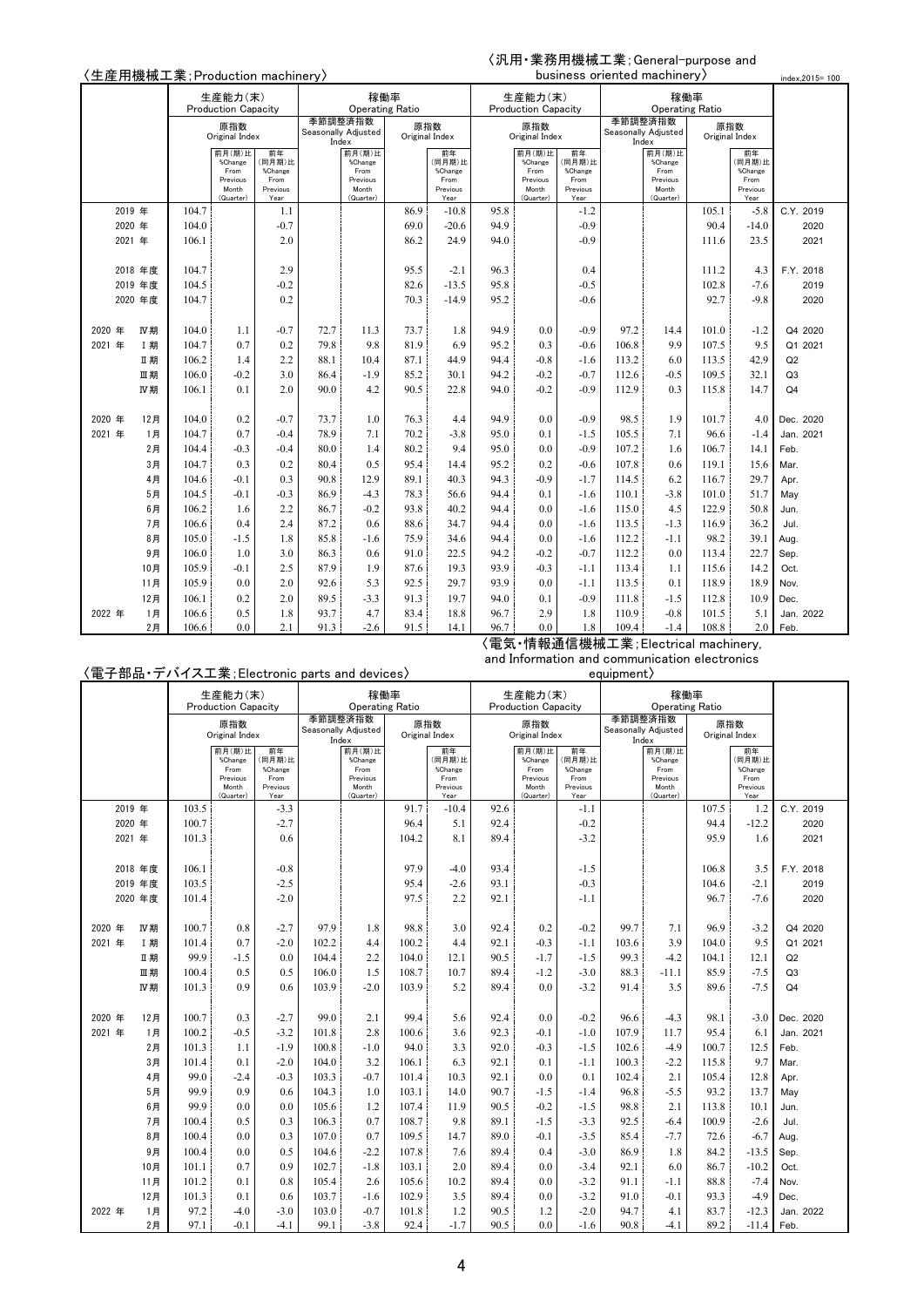# 〈情報通信機械工業;Information and

|        |        |           | 〈電気機械工業;Electrical machinery〉 |                            |                  |       |                                |       |                  |      |                            |                  |       | communication electronics equipment) |                |                  | index, 2015=100 |
|--------|--------|-----------|-------------------------------|----------------------------|------------------|-------|--------------------------------|-------|------------------|------|----------------------------|------------------|-------|--------------------------------------|----------------|------------------|-----------------|
|        |        |           |                               | 生産能力(末)                    |                  |       | 稼働率                            |       |                  |      | 生産能力(末)                    |                  |       | 稼働率                                  |                |                  |                 |
|        |        |           |                               | <b>Production Capacity</b> |                  |       | <b>Operating Ratio</b>         |       |                  |      | <b>Production Capacity</b> |                  |       | <b>Operating Ratio</b>               |                |                  |                 |
|        |        |           |                               | 原指数                        |                  |       | 季節調整済指数<br>Seasonally Adjusted | 原指数   |                  |      | 原指数                        |                  |       | 季節調整済指数<br>Seasonally Adjusted       | 原指数            |                  |                 |
|        |        |           |                               | Original Index             |                  |       | Index                          |       | Original Index   |      | Original Index             |                  | Index |                                      | Original Index |                  |                 |
|        |        |           |                               | 前月(期)比<br>%Change          | 前年<br>(同月期)比     |       | 前月(期)比<br>%Change              |       | 前年<br>(同月期)比     |      | 前月(期)比<br>%Change          | 前年<br>(同月期)比     |       | 前月(期)比<br>%Change                    |                | 前年<br>(同月期)比     |                 |
|        |        |           |                               | From                       | %Change          |       | From                           |       | %Change          |      | From                       | %Change          |       | From                                 |                | %Change          |                 |
|        |        |           |                               | Previous<br>Month          | From<br>Previous |       | Previous<br>Month              |       | From<br>Previous |      | Previous<br>Month          | From<br>Previous |       | Previous<br>Month                    |                | From<br>Previous |                 |
|        |        |           |                               | (Quarter)                  | Year             |       | (Quarter)                      |       | Year             |      | (Quarter)                  | Year             |       | (Quarter)                            |                | Year             |                 |
|        | 2019 年 |           | 97.1                          |                            | $-1.3$           |       |                                | 101.4 | $-4.8$           | 85.0 |                            | $-0.6$           |       |                                      | 122.6          | 16.2             | C.Y. 2019       |
|        | 2020 年 |           | 96.4                          |                            | $-0.7$           |       |                                | 92.8  | $-8.5$           | 85.8 |                            | 0.9              |       |                                      | 98.4           | $-19.7$          | 2020            |
|        | 2021 年 |           | 96.6                          |                            | 0.2              |       |                                | 95.3  | 2.7              | 77.3 |                            | $-9.9$           |       |                                      | 97.2           | $-1.2$           | 2021            |
|        |        |           |                               |                            |                  |       |                                |       |                  |      |                            |                  |       |                                      |                |                  |                 |
|        |        | 2018 年度   | 97.8                          |                            | $-2.4$           |       |                                | 106.7 | 1.5              | 85.8 |                            | 0.0              |       |                                      | 107.3          | 8.9              | F.Y. 2018       |
|        |        | 2019 年度   | 98.1                          |                            | 0.3              |       |                                | 98.4  | $-7.8$           | 84.6 |                            | $-1.4$           |       |                                      | 119.8          | 11.6             | 2019            |
|        |        | 2020 年度   | 96.7                          |                            | $-1.4$           |       |                                | 94.9  | $-3.6$           | 84.3 |                            | $-0.4$           |       |                                      | 100.9          | $-15.8$          | 2020            |
|        |        |           |                               |                            |                  |       |                                |       |                  |      |                            |                  |       |                                      |                |                  |                 |
| 2020 年 |        | IV期       | 96.4                          | 0.1                        | $-0.7$           | 96.5  | 3.4                            | 92.3  | 1.4              | 85.8 | 0.5                        | 0.9              | 104.5 | 13.1                                 | 108.2          | $-11.7$          | Q4 2020         |
| 2021 年 |        | <b>I期</b> | 96.7                          | 0.3                        | $-1.4$           | 101.6 | 5.3                            | 98.6  | 9.3              | 84.3 | $-1.7$                     | $-0.4$           | 108.4 | 3.7                                  | 117.1          | 9.5              | Q1 2021         |
|        |        | Ⅱ期        | 96.9                          | 0.2                        | 0.6              | 98.9  | $-2.7$                         | 110.1 | 14.1             | 79.6 | $-5.6$                     | $-5.8$           | 98.7  | $-8.9$                               | 89.4           | 6.4              | Q2              |
|        |        | 皿期        | 96.5                          | $-0.4$                     | 0.2              | 89.0  | $-10.0$                        | 85.9  | $-6.9$           | 77.3 | $-2.9$                     | $-9.5$           | 87.9  | $-10.9$                              | 85.6           | $-9.3$           | Q <sub>3</sub>  |
|        |        | IV期       | 96.6                          | 0.1                        | 0.2              | 90.9  | 2.1                            | 86.7  | $-6.1$           | 77.3 | 0.0                        | $-9.9$           | 92.3  | 5.0                                  | 96.7           | $-10.6$          | Q <sub>4</sub>  |
|        |        |           |                               |                            |                  |       |                                |       |                  |      |                            |                  |       |                                      |                |                  |                 |
| 2020 年 |        | 12月       | 96.4                          | 0.0                        | $-0.7$           | 93.6  | $-3.3$                         | 91.8  | 1.2              | 85.8 | 0.0                        | 0.9              | 102.0 | $-5.9$                               | 113.8          | $-10.4$          | Dec. 2020       |
| 2021 年 |        | 1月        | 96.9                          | 0.5                        | $-1.6$           | 105.0 | 12.2                           | 89.7  | 7.9              | 84.5 | $-1.5$                     | 0.5              | 112.0 | 9.8                                  | 109.5          | 2.4              | Jan. 2021       |
|        |        | 2月        | 96.7                          | $-0.2$                     | $-1.9$           | 99.7  | $-5.0$                         | 94.7  | 12.9             | 84.1 | $-0.5$                     | $-0.4$           | 109.4 | $-2.3$                               | 115.4          | 11.7             | Feb.            |
|        |        | 3月        | 96.7                          | 0.0                        | $-1.4$           | 100.0 | 0.3                            | 111.5 | 7.5              | 84.3 | 0.2                        | $-0.4$           | 103.8 | $-5.1$                               | 126.5          | 14.6             | Mar.            |
|        |        | 4月        | 96.8                          | 0.1                        | 0.5              | 102.9 | 2.9                            | 113.0 | 17.0             | 84.3 | 0.0                        | $-0.4$           | 99.0  | $-4.6$                               | 86.5           | 1.3              | Apr.            |
|        |        | 5月        | 96.9                          | 0.1                        | 0.6              | 96.6  | $-6.1$                         | 99.2  | 16.3             | 80.1 | $-5.0$                     | $-5.3$           | 96.7  | $-2.3$                               | 78.6           | 6.8              | May             |
|        |        | 6月        | 96.9                          | 0.0                        | 0.6              | 97.2  | 0.6                            | 118.2 | 9.7              | 79.6 | $-0.6$                     | $-5.8$           | 100.5 | 3.9                                  | 103.2          | 11.1             | Jun.            |
|        |        | 7月        | 96.2                          | $-0.7$                     | $-0.1$           | 90.8  | $-6.6$                         | 105.6 | $-4.0$           | 77.1 | $-3.1$                     | $-9.3$           | 95.4  | $-5.1$                               | 89.1           | 1.6              | Jul.            |
|        |        | 8月        | 96.2                          | 0.0                        | $-0.1$           | 87.0  | $-4.2$                         | 72.5  | $-4.4$           | 77.0 | $-0.1$                     | $-9.7$           | 81.8  | $-14.3$                              | 72.6           | $-12.5$          | Aug.            |
|        |        | 9月        | 96.5                          | 0.3                        | 0.2              | 89.3  | 2.6                            | 79.7  | $-12.5$          | 77.3 | 0.4                        | $-9.5$           | 86.5  | 5.7                                  | 95.1           | $-15.5$          | Sep.            |
|        |        | 10月       | 96.5                          | 0.0                        | 0.1              | 92.4  | 3.5                            | 86.7  | $-7.9$           | 77.3 | 0.0                        | $-9.9$           | 90.2  | 4.3                                  | 86.5           | $-15.9$          | Oct.            |
|        |        | 11月       | 96.5                          | 0.0                        | 0.1              | 91.2  | $-1.3$                         | 87.2  | $-4.2$           | 77.3 | 0.0                        | $-9.9$           | 90.0  | $-0.2$                               | 92.5           | $-14.3$          | Nov.            |
|        |        | 12月       | 96.6                          | 0.1                        | 0.2              | 89.0  | $-2.4$                         | 86.1  | $-6.2$           | 77.3 | 0.0                        | $-9.9$           | 96.6  | 7.3                                  | 111.1          | $-2.4$           | Dec.            |
| 2022 年 |        | 1月        | 98.2                          | 1.7                        | 1.3              | 96.0  | 7.9                            | 82.0  | $-8.6$           | 77.5 | 0.3                        | $-8.3$           | 90.1  | $-6.7$                               | 88.1           | $-19.5$          | Jan. 2022       |
|        |        | 2月        | 98.2                          | 0.0                        | 1.6              | 92.9  | $-3.2$                         | 88.2  | $-6.9$           | 77.5 | 0.0                        | $-7.8$           | 86.8  | $-3.7$                               | 91.6           | $-20.6$          | Feb.            |

|        |        |         | 〈輸送機械工業;Transport equipment〉 |                     |                  |       |                                |       |                  |      |                            |                  | (窯業・土石製品工業; Ceramics, stone and clay products〉 |                                |       |                  |                |
|--------|--------|---------|------------------------------|---------------------|------------------|-------|--------------------------------|-------|------------------|------|----------------------------|------------------|------------------------------------------------|--------------------------------|-------|------------------|----------------|
|        |        |         |                              | 生産能力(末)             |                  |       | 稼働率                            |       |                  |      | 生産能力(末)                    |                  |                                                |                                | 稼働率   |                  |                |
|        |        |         |                              | Production Capacity |                  |       | <b>Operating Ratio</b>         |       |                  |      | <b>Production Capacity</b> |                  |                                                | <b>Operating Ratio</b>         |       |                  |                |
|        |        |         |                              | 原指数                 |                  |       | 季節調整済指数<br>Seasonally Adjusted |       | 原指数              |      | 原指数                        |                  |                                                | 季節調整済指数<br>Seasonally Adjusted |       | 原指数              |                |
|        |        |         |                              | Original Index      |                  |       | Index                          |       | Original Index   |      | Original Index             |                  |                                                | Index                          |       | Original Index   |                |
|        |        |         |                              | 前月(期)比<br>%Change   | 前年<br>(同月期)比     |       | 前月(期)比<br>%Change              |       | 前年<br>(同月期)比     |      | 前月(期)比<br>%Change          | 前年<br>(同月期)比     |                                                | 前月(期)比<br>%Change              |       | 前年<br>(同月期)比     |                |
|        |        |         |                              | From                | %Change          |       | From                           |       | %Change          |      | From                       | %Change          |                                                | From                           |       | %Change          |                |
|        |        |         |                              | Previous<br>Month   | From<br>Previous |       | Previous<br>Month              |       | From<br>Previous |      | Previous<br>Month          | From<br>Previous |                                                | Previous<br>Month              |       | From<br>Previous |                |
|        |        |         |                              | (Quarter)           | Year             |       | (Quarter)                      |       | Year             |      | (Quarter)                  | Year             |                                                | (Quarter)                      |       | Year             |                |
|        | 2019 年 |         | 99.7                         |                     | 0.4              |       |                                | 104.0 | $-0.7$           | 96.4 |                            | $-1.0$           |                                                |                                | 98.3  | $-4.8$           | C.Y. 2019      |
|        | 2020 年 |         | 99.5                         |                     | $-0.2$           |       |                                | 85.6  | $-17.7$          | 93.5 |                            | $-3.0$           |                                                |                                | 88.9  | $-9.6$           | 2020           |
|        | 2021 年 |         | 96.7                         |                     | $-2.8$           |       |                                | 87.0  | 1.6              | 92.5 |                            | $-1.1$           |                                                |                                | 92.6  | 4.2              | 2021           |
|        |        |         |                              |                     |                  |       |                                |       |                  |      |                            |                  |                                                |                                |       |                  |                |
|        |        | 2018 年度 | 99.1                         |                     | $-0.7$           |       |                                | 105.0 | 0.8              | 97.0 |                            | $-0.9$           |                                                |                                | 102.3 | $-1.0$           | F.Y. 2018      |
|        |        | 2019 年度 | 99.4                         |                     | 0.3              |       |                                | 101.8 | $-3.0$           | 96.5 |                            | $-0.5$           |                                                |                                | 97.9  | $-4.3$           | 2019           |
|        |        | 2020 年度 | 97.9                         |                     | $-1.5$           |       |                                | 85.0  | $-16.5$          | 92.9 |                            | $-3.7$           |                                                |                                | 87.9  | $-10.2$          | 2020           |
|        |        |         |                              |                     |                  |       |                                |       |                  |      |                            |                  |                                                |                                |       |                  |                |
| 2020 年 |        | IV期     | 99.5                         | 0.0                 | $-0.2$           | 98.3  | 12.3                           | 100.3 | 1.6              | 93.5 | 0.0                        | $-3.0$           | 91.2                                           | 6.7                            | 94.9  | $-5.0$           | Q4 2020        |
| 2021 年 |        | I期      | 97.9                         | $-1.6$              | $-1.5$           | 96.9  | $-1.4$                         | 98.0  | $-2.6$           | 92.9 | $-0.6$                     | $-3.7$           | 94.0                                           | 3.1                            | 92.4  | $-4.0$           | Q1 2021        |
|        |        | Ⅱ期      | 97.9                         | 0.0                 | $-1.6$           | 91.0  | $-6.1$                         | 86.8  | 59.0             | 92.8 | $-0.1$                     | $-3.6$           | 95.3                                           | 1.4                            | 93.8  | 18.1             | Q2             |
|        |        | 皿期      | 96.7                         | $-1.2$              | $-2.8$           | 73.2  | $-19.6$                        | 74.1  | $-14.6$          | 92.5 | $-0.3$                     | $-1.1$           | 91.6                                           | $-3.9$                         | 90.9  | 6.9              | Q <sub>3</sub> |
|        |        | IV期     | 96.7                         | 0.0                 | $-2.8$           | 86.4  | 18.0                           | 89.0  | $-11.3$          | 92.5 | 0.0                        | $-1.1$           | 89.9                                           | $-1.9$                         | 93.5  | $-1.5$           | Q <sub>4</sub> |
|        |        |         |                              |                     |                  |       |                                |       |                  |      |                            |                  |                                                |                                |       |                  |                |
| 2020 年 |        | 12月     | 99.5                         | 0.0                 | $-0.2$           | 96.5  | $-0.4$                         | 95.7  | 3.0              | 93.5 | 0.0                        | $-3.0$           | 92.2                                           | 2.0                            | 95.1  | $-1.9$           | Dec. 2020      |
| 2021 年 |        | 1月      | 98.7                         | $-0.8$              | $-0.8$           | 98.4  | 2.0                            | 88.9  | $-9.1$           | 92.9 | $-0.6$                     | $-3.6$           | 94.3                                           | 2.3                            | 90.1  | $-3.5$           | Jan. 2021      |
|        |        | 2月      | 98.7                         | 0.0                 | $-0.7$           | 91.2  | $-7.3$                         | 91.7  | $-6.9$           | 92.9 | 0.0                        | $-3.7$           | 92.8                                           | $-1.6$                         | 87.3  | $-7.6$           | Feb.           |
|        |        | 3月      | 97.9                         | $-0.8$              | $-1.5$           | 101.1 | 10.9                           | 113.5 | 7.5              | 92.9 | 0.0                        | $-3.7$           | 94.9                                           | 2.3                            | 99.7  | $-0.9$           | Mar.           |
|        |        | 4月      | 97.9                         | 0.0                 | $-1.6$           | 100.0 | $-1.1$                         | 95.0  | 63.0             | 92.8 | $-0.1$                     | $-3.5$           | 94.9                                           | 0.0                            | 93.5  | 10.8             | Apr.           |
|        |        | 5月      | 97.9                         | 0.0                 | $-1.6$           | 80.7  | $-19.3$                        | 67.4  | 67.7             | 92.8 | 0.0                        | $-3.6$           | 95.2                                           | 0.3                            | 91.4  | 24.2             | May            |
|        |        | 6月      | 97.9                         | 0.0                 | $-1.6$           | 92.3  | 14.4                           | 97.9  | 49.7             | 92.8 | 0.0                        | $-3.6$           | 95.7                                           | 0.5                            | 96.6  | 20.6             | Jun.           |
|        |        | 7月      | 97.9                         | 0.0                 | $-1.6$           | 90.2  | $-2.3$                         | 96.9  | 10.9             | 92.8 | 0.0                        | $-3.5$           | 92.8                                           | $-3.0$                         | 96.7  | 9.8              | Jul.           |
|        |        | 8月      | 97.9                         | 0.0                 | $-1.6$           | 74.9  | $-17.0$                        | 64.9  | $-7.2$           | 92.8 | 0.0                        | $-3.5$           | 96.1                                           | 3.6                            | 90.0  | 14.9             | Aug.           |
|        |        | 9月      | 96.7                         | $-1.2$              | $-2.8$           | 54.5  | $-27.2$                        | 60.6  | $-41.3$          | 92.5 | $-0.3$                     | $-1.1$           | 85.8                                           | $-10.7$                        | 86.0  | $-2.9$           | Sep.           |
|        |        | 10月     | 96.7                         | 0.0                 | $-2.8$           | 66.9  | 22.8                           | 70.5  | $-33.4$          | 92.5 | 0.0                        | $-1.1$           | 85.3                                           | $-0.6$                         | 89.0  | $-7.3$           | Oct.           |
|        |        | 11月     | 96.7                         | 0.0                 | $-2.8$           | 95.3  | 42.5                           | 101.6 | 2.1              | 92.5 | 0.0                        | $-1.1$           | 91.6                                           | 7.4                            | 95.6  | 2.0              | Nov.           |
|        |        | 12月     | 96.7                         | 0.0                 | $-2.8$           | 97.1  | 1.9                            | 95.0  | $-0.7$           | 92.5 | 0.0                        | $-1.1$           | 92.9                                           | 1.4                            | 95.8  | 0.7              | Dec.           |
| 2022 年 |        | 1月      | 94.6                         | $-2.2$              | $-4.2$           | 82.9  | -14.6                          | 74.9  | $-15.7$          | 92.4 | $-0.1$                     | $-0.5$           | 94.2                                           | 1.4                            | 90.0  | $-0.1$           | Jan. 2022      |
|        |        | 2月      | 94.6                         | 0.0                 | $-4.2$           | 94.0  | 13.4                           | 94.5  | 3.1              | 92.4 | 0.0                        | $-0.5$           | 94.6                                           | 0.4                            | 89.0  | 1.9              | Feb.           |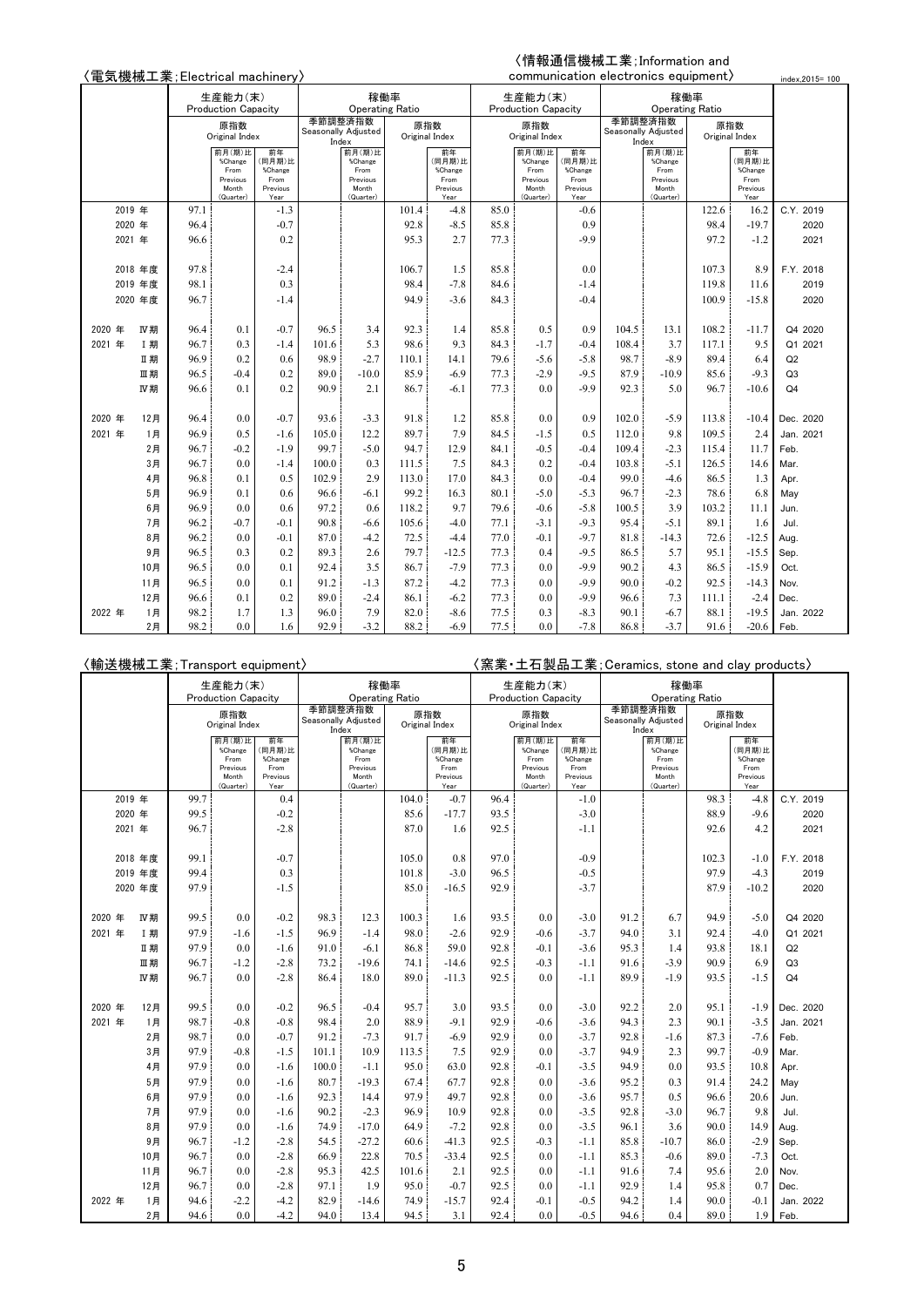#### 〈石油・石炭製品工業;Petroleum and coal products〉

| 〈化学工業; Chemicals〉 |  |
|-------------------|--|
|-------------------|--|

|        |                                                                         | \1L子工耒; Unemicals,                   |                                 |                                                                                                  |                                                              |                                                               |                                                               |                                          |                                                                      |                             |                                             | products,                                    |                                                    |                                                |                                                                            | index, 2015=100                                                  |
|--------|-------------------------------------------------------------------------|--------------------------------------|---------------------------------|--------------------------------------------------------------------------------------------------|--------------------------------------------------------------|---------------------------------------------------------------|---------------------------------------------------------------|------------------------------------------|----------------------------------------------------------------------|-----------------------------|---------------------------------------------|----------------------------------------------|----------------------------------------------------|------------------------------------------------|----------------------------------------------------------------------------|------------------------------------------------------------------|
|        |                                                                         |                                      | 生産能力(末)                         |                                                                                                  |                                                              | 稼働率                                                           |                                                               |                                          |                                                                      | 生産能力(末)                     |                                             |                                              | 稼働率                                                |                                                |                                                                            |                                                                  |
|        |                                                                         |                                      | <b>Production Capacity</b>      |                                                                                                  |                                                              | <b>Operating Ratio</b>                                        |                                                               |                                          |                                                                      | <b>Production Capacity</b>  |                                             |                                              | <b>Operating Ratio</b>                             |                                                |                                                                            |                                                                  |
|        |                                                                         |                                      | 原指数                             |                                                                                                  |                                                              | 季節調整済指数                                                       |                                                               | 原指数                                      |                                                                      | 原指数                         |                                             |                                              | 季節調整済指数                                            |                                                | 原指数                                                                        |                                                                  |
|        |                                                                         |                                      | Original Index                  |                                                                                                  | Index                                                        | Seasonally Adjusted                                           |                                                               | Original Index                           |                                                                      | Original Index              |                                             |                                              | Seasonally Adjusted<br>Index                       |                                                | Original Index                                                             |                                                                  |
|        |                                                                         |                                      | 前月(期)比                          | 前年                                                                                               |                                                              | 前月(期)比                                                        |                                                               | 前年                                       |                                                                      | 前月(期)比                      | 前年                                          |                                              | 前月(期)比                                             |                                                | 前年                                                                         |                                                                  |
|        |                                                                         |                                      | %Change<br>From                 | (同月期)比<br>%Change                                                                                |                                                              | %Change<br>From                                               |                                                               | (同月期)比<br>%Change                        |                                                                      | %Change<br>From             | (同月期)比<br>%Change                           |                                              | %Change<br>From                                    |                                                | (同月期)比<br>%Change                                                          |                                                                  |
|        |                                                                         |                                      | Previous<br>Month               | From<br>Previous                                                                                 |                                                              | Previous<br>Month                                             |                                                               | From<br>Previous                         |                                                                      | Previous<br>Month           | From<br>Previous                            |                                              | Previous<br>Month                                  |                                                | From<br>Previous                                                           |                                                                  |
|        |                                                                         |                                      | (Quarter)                       | Year                                                                                             |                                                              | (Quarter)                                                     |                                                               | Year                                     |                                                                      | (Quarter)                   | Year                                        |                                              | (Quarter)                                          |                                                | Year                                                                       |                                                                  |
|        | 2019 年                                                                  | 98.4                                 |                                 | $-0.5$                                                                                           |                                                              |                                                               | 100.5                                                         | 0.4                                      | 90.0                                                                 |                             | 0.0                                         |                                              |                                                    | 105.1                                          | $-0.4$                                                                     | C.Y. 2019                                                        |
|        | 2020 年                                                                  | 98.4                                 |                                 | 0.0                                                                                              |                                                              |                                                               | 89.6                                                          | $-10.8$                                  | 88.5                                                                 |                             | $-1.7$                                      |                                              |                                                    | 86.8                                           | $-17.4$                                                                    | 2020                                                             |
|        | 2021 年                                                                  | 97.8                                 |                                 | $-0.6$                                                                                           |                                                              |                                                               | 96.2                                                          | 7.4                                      | 88.4                                                                 |                             | $-0.1$                                      |                                              |                                                    | 87.6                                           | 0.9                                                                        | 2021                                                             |
|        |                                                                         |                                      |                                 |                                                                                                  |                                                              |                                                               |                                                               |                                          |                                                                      |                             |                                             |                                              |                                                    |                                                |                                                                            |                                                                  |
|        | 2018 年度                                                                 | 98.9                                 |                                 | 0.0                                                                                              |                                                              |                                                               | 100.2                                                         | $-3.0$                                   | 90.0                                                                 |                             | 0.0                                         |                                              |                                                    | 104.9                                          | $-3.9$                                                                     | F.Y. 2018                                                        |
|        | 2019 年度                                                                 | 98.7                                 |                                 | $-0.2$                                                                                           |                                                              |                                                               | 98.7                                                          | $-1.5$                                   | 90.0                                                                 |                             | 0.0                                         |                                              |                                                    | 103.3                                          | $-1.5$                                                                     | 2019                                                             |
|        | 2020 年度                                                                 | 98.3                                 |                                 | $-0.4$                                                                                           |                                                              |                                                               | 89.5                                                          | $-9.3$                                   | 88.5                                                                 |                             | $-1.7$                                      |                                              |                                                    | 83.7                                           | $-19.0$                                                                    | 2020                                                             |
|        |                                                                         |                                      |                                 |                                                                                                  |                                                              |                                                               |                                                               |                                          |                                                                      |                             |                                             |                                              |                                                    |                                                |                                                                            |                                                                  |
| 2020 年 | IV期                                                                     | 98.4                                 | $-0.2$                          | 0.0                                                                                              | 89.1                                                         | 0.2                                                           | 93.2                                                          | $-8.2$                                   | 88.5                                                                 | $-1.6$                      | $-1.7$                                      | 87.1                                         | 10.0                                               | 89.2                                           | $-14.3$                                                                    | Q4 2020                                                          |
| 2021 年 | I 期                                                                     | 98.3                                 | $-0.1$                          | $-0.4$                                                                                           | 93.3                                                         | 4.7                                                           | 94.6                                                          | $-0.7$                                   | 88.5                                                                 | 0.0                         | $-1.7$                                      | 84.3                                         | $-3.2$                                             | 89.3                                           | $-12.3$                                                                    | Q1 2021                                                          |
|        | Ⅱ期                                                                      | 97.8                                 | $-0.5$                          | $-0.9$                                                                                           | 97.9                                                         | 4.9                                                           | 93.4                                                          | 14.3                                     | 88.4                                                                 | $-0.1$                      | $-1.7$                                      | 85.8                                         | 1.8                                                | 78.1                                           | 0.9                                                                        | Q2                                                               |
|        | 皿期                                                                      | 97.9                                 | 0.1                             | $-0.7$                                                                                           | 97.2                                                         | $-0.7$                                                        | 97.0                                                          | 9.6                                      | 88.4                                                                 | 0.0                         | $-1.7$                                      | 89.8                                         | 4.7                                                | 88.4                                           | 12.5                                                                       | Q <sub>3</sub>                                                   |
|        |                                                                         | 97.8                                 | $-0.1$                          |                                                                                                  |                                                              | $-0.9$                                                        | 99.7                                                          | 7.0                                      | 88.4                                                                 | 0.0                         | $-0.1$                                      | 90.0                                         | 0.2                                                | 94.4                                           |                                                                            | Q <sub>4</sub>                                                   |
|        |                                                                         |                                      |                                 |                                                                                                  |                                                              |                                                               |                                                               |                                          |                                                                      |                             |                                             |                                              |                                                    |                                                |                                                                            |                                                                  |
| 2020 年 | 12月                                                                     | 98.4                                 | 0.0                             | 0.0                                                                                              | 89.7                                                         | 1.9                                                           | 97.6                                                          | $-6.3$                                   | 88.5                                                                 | 0.1                         | $-1.7$                                      | 88.6                                         | 3.3                                                | 98.9                                           | $-10.9$                                                                    | Dec. 2020                                                        |
| 2021 年 | 1月                                                                      | 98.3                                 | $-0.1$                          | $-0.4$                                                                                           | 93.2                                                         | 3.9                                                           | 97.3                                                          | $-1.7$                                   | 88.5                                                                 | 0.0                         | $-1.7$                                      | 86.8                                         | $-2.0$                                             | 97.5                                           | $-10.4$                                                                    | Jan. 2021                                                        |
|        |                                                                         | 98.3                                 | 0.0                             |                                                                                                  | 90.9                                                         | $-2.5$                                                        |                                                               | $-7.0$                                   |                                                                      | $-0.3$                      | $-1.9$                                      | 83.4                                         | $-3.9$                                             | 82.4                                           | $-14.0$                                                                    | Feb.                                                             |
|        |                                                                         |                                      |                                 |                                                                                                  |                                                              |                                                               |                                                               |                                          |                                                                      |                             |                                             |                                              |                                                    |                                                |                                                                            |                                                                  |
|        |                                                                         | 97.9                                 | $-0.4$                          |                                                                                                  | 96.4                                                         |                                                               | 97.0                                                          |                                          | 88.4                                                                 | $-0.1$                      | $-1.7$                                      | 84.9                                         | 2.7                                                | 84.1                                           |                                                                            |                                                                  |
|        |                                                                         |                                      |                                 |                                                                                                  |                                                              |                                                               |                                                               |                                          |                                                                      |                             |                                             |                                              |                                                    |                                                |                                                                            |                                                                  |
|        | 6月                                                                      | 97.8                                 | $-0.1$                          | $-0.9$                                                                                           | 98.9                                                         | 0.4                                                           | 90.1                                                          | 21.1                                     | 88.4                                                                 | $-0.1$                      | $-1.7$                                      | 86.9                                         | 1.4                                                | 73.4                                           | 3.4                                                                        | Jun.                                                             |
|        |                                                                         | 97.8                                 | 0.0                             | $-0.9$                                                                                           | 95.8                                                         | $-3.1$                                                        | 94.0                                                          | 9.2                                      | 88.5                                                                 | 0.1                         | $-1.7$                                      | 86.2                                         |                                                    | 80.7                                           |                                                                            | Jul.                                                             |
|        |                                                                         | 97.7                                 | $-0.1$                          | $-1.0$                                                                                           |                                                              | 1.0                                                           | 97.4                                                          | 8.2                                      |                                                                      | 0.0                         | $-1.7$                                      | 91.0                                         | 5.6                                                | 94.5                                           | 14.4                                                                       |                                                                  |
|        |                                                                         | 97.9                                 |                                 |                                                                                                  |                                                              |                                                               |                                                               |                                          |                                                                      | $-0.1$                      |                                             |                                              |                                                    |                                                |                                                                            |                                                                  |
|        | 10月                                                                     | 97.9                                 | 0.0                             | $-0.6$                                                                                           | 96.8                                                         | $-2.3$                                                        | 97.5                                                          | 7.0                                      | 88.5                                                                 | 0.1                         | 0.0                                         | 91.4                                         | $-0.8$                                             | 88.9                                           | 8.8                                                                        | Oct.                                                             |
|        |                                                                         |                                      |                                 |                                                                                                  |                                                              |                                                               |                                                               |                                          |                                                                      |                             |                                             |                                              |                                                    |                                                |                                                                            |                                                                  |
|        |                                                                         |                                      | $-0.1$                          |                                                                                                  |                                                              |                                                               |                                                               | 6.1                                      |                                                                      | 0.0                         | $-0.1$                                      |                                              | 2.1                                                |                                                |                                                                            | Dec.                                                             |
|        |                                                                         |                                      |                                 |                                                                                                  |                                                              |                                                               |                                                               |                                          |                                                                      |                             |                                             |                                              |                                                    |                                                |                                                                            |                                                                  |
|        |                                                                         | 96.9                                 | $-0.9$                          |                                                                                                  | 89.9                                                         |                                                               |                                                               | $-1.1$                                   |                                                                      | $-0.2$                      | 0.0                                         | 91.6                                         | 1.8                                                | 90.5                                           |                                                                            |                                                                  |
| 2022 年 | IV期<br>2月<br>3月<br>4月<br>5月<br>7月<br>8月<br>9月<br>11月<br>12月<br>1月<br>2月 | 98.3<br>97.9<br>97.9<br>97.8<br>97.8 | 0.0<br>0.0<br>0.2<br>0.0<br>0.0 | $-0.6$<br>$-0.4$<br>$-0.4$<br>$-0.8$<br>$-0.8$<br>$-0.7$<br>$-0.5$<br>$-0.6$<br>$-0.5$<br>$-1.4$ | 96.3<br>95.9<br>98.5<br>96.8<br>99.1<br>96.0<br>96.2<br>93.3 | 5.5<br>0.5<br>2.2<br>2.4<br>$-0.8$<br>0.2<br>$-3.0$<br>$-3.6$ | 88.6<br>98.0<br>93.1<br>99.6<br>98.0<br>103.6<br>97.4<br>87.6 | 7.1<br>7.7<br>15.7<br>11.5<br>7.9<br>0.1 | 88.2<br>88.5<br>88.5<br>88.5<br>88.4<br>88.4<br>88.4<br>88.4<br>88.2 | 0.3<br>0.1<br>$-0.1$<br>0.0 | $-1.7$<br>$-1.7$<br>$-1.7$<br>0.0<br>$-0.1$ | 82.7<br>85.7<br>92.1<br>88.4<br>90.3<br>90.0 | $-0.8$<br>0.9<br>$-0.8$<br>1.2<br>$-3.3$<br>$-0.3$ | 88.1<br>76.7<br>90.0<br>90.4<br>104.0<br>101.0 | 5.8<br>$-12.6$<br>$-4.4$<br>4.6<br>9.2<br>13.5<br>3.8<br>5.2<br>3.6<br>9.8 | Mar.<br>Apr.<br>May<br>Aug.<br>Sep.<br>Nov.<br>Jan. 2022<br>Feb. |

|        |         |     |       |                                                             |                                                     |       | 〈パルプ・紙・紙加工品工業; Pulp, paper and paper products〉              |      |                                                     |      |                                                             |                                                     | 〈その他工業 ; Other manufacturing〉 |                                                             |       |                                                     |                |
|--------|---------|-----|-------|-------------------------------------------------------------|-----------------------------------------------------|-------|-------------------------------------------------------------|------|-----------------------------------------------------|------|-------------------------------------------------------------|-----------------------------------------------------|-------------------------------|-------------------------------------------------------------|-------|-----------------------------------------------------|----------------|
|        |         |     |       | 生産能力(末)<br><b>Production Capacity</b>                       |                                                     |       | 稼働率<br><b>Operating Ratio</b>                               |      |                                                     |      | 生産能力(末)<br><b>Production Capacity</b>                       |                                                     |                               | 稼働率<br><b>Operating Ratio</b>                               |       |                                                     |                |
|        |         |     |       |                                                             |                                                     |       | 季節調整済指数                                                     |      | 原指数                                                 |      | 原指数                                                         |                                                     | 季節調整済指数                       |                                                             |       | 原指数                                                 |                |
|        |         |     |       | 原指数<br>Original Index                                       |                                                     | Index | Seasonally Adjusted                                         |      | Original Index                                      |      | Original Index                                              |                                                     | Index                         | Seasonally Adjusted                                         |       | Original Index                                      |                |
|        |         |     |       | 前月(期)比<br>%Change<br>From<br>Previous<br>Month<br>(Quarter) | 前年<br>(同月期)比<br>%Change<br>From<br>Previous<br>Year |       | 前月(期)比<br>%Change<br>From<br>Previous<br>Month<br>(Quarter) |      | 前年<br>(同月期)比<br>%Change<br>From<br>Previous<br>Year |      | 前月(期)比<br>%Change<br>From<br>Previous<br>Month<br>(Quarter) | 前年<br>(同月期)比<br>%Change<br>From<br>Previous<br>Year |                               | 前月(期)比<br>%Change<br>From<br>Previous<br>Month<br>(Quarter) |       | 前年<br>(同月期)比<br>%Change<br>From<br>Previous<br>Year |                |
|        | 2019 年  |     | 101.8 |                                                             | 0.2                                                 |       |                                                             | 96.6 | $-2.7$                                              | 95.0 |                                                             | $-0.9$                                              |                               |                                                             | 97.8  | $-1.7$                                              | C.Y. 2019      |
|        | 2020 年  |     | 100.3 |                                                             | $-1.5$                                              |       |                                                             | 86.9 | $-10.0$                                             | 93.1 |                                                             | $-2.0$                                              |                               |                                                             | 83.7  | $-14.4$                                             | 2020           |
|        | 2021 年  |     | 98.5  |                                                             | $-1.8$                                              |       |                                                             | 91.4 | 5.2                                                 | 91.1 |                                                             | $-2.1$                                              |                               |                                                             | 92.6  | 10.6                                                | 2021           |
|        |         |     |       |                                                             |                                                     |       |                                                             |      |                                                     |      |                                                             |                                                     |                               |                                                             |       |                                                     |                |
|        | 2018 年度 |     | 101.7 |                                                             | 0.2                                                 |       |                                                             | 99.0 | $-1.3$                                              | 95.5 |                                                             | $-0.6$                                              |                               |                                                             | 99.2  | $-0.5$                                              | F.Y. 2018      |
|        | 2019 年度 |     | 101.6 |                                                             | $-0.1$                                              |       |                                                             | 95.5 | $-3.5$                                              | 94.6 |                                                             | $-0.9$                                              |                               |                                                             | 96.6  | $-2.6$                                              | 2019           |
|        | 2020 年度 |     | 100.1 |                                                             | $-1.5$                                              |       |                                                             | 86.0 | $-9.9$                                              | 91.2 |                                                             | $-3.6$                                              |                               |                                                             | 83.0  | $-14.1$                                             | 2020           |
|        |         |     |       |                                                             |                                                     |       |                                                             |      |                                                     |      |                                                             |                                                     |                               |                                                             |       |                                                     |                |
| 2020 年 |         | IV期 | 100.3 | $-0.5$                                                      | $-1.5$                                              | 88.6  | 6.1                                                         | 90.5 | $-4.9$                                              | 93.1 | $-1.2$                                                      | $-2.0$                                              | 88.8                          | 8.8                                                         | 89.8  | $-6.8$                                              | Q4 2020        |
| 2021 年 |         | I 期 | 100.1 | $-0.2$                                                      | $-1.5$                                              | 90.0  | 1.6                                                         | 89.2 | $-3.9$                                              | 91.2 | $-2.0$                                                      | $-3.6$                                              | 91.0                          | 2.5                                                         | 90.8  | $-3.1$                                              | Q1 2021        |
|        |         | Ⅱ期  | 99.8  | $-0.3$                                                      | $-1.8$                                              | 92.0  | 2.2                                                         | 91.1 | 11.8                                                | 90.9 | $-0.3$                                                      | $-3.8$                                              | 93.1                          | 2.3                                                         | 93.0  | 32.5                                                | Q2             |
|        |         | 皿期  | 99.5  | $-0.3$                                                      | $-1.3$                                              | 91.5  | $-0.5$                                                      | 91.3 | 10.4                                                | 91.0 | 0.1                                                         | $-3.4$                                              | 93.4                          | 0.3                                                         | 92.9  | 14.4                                                | Q <sub>3</sub> |
|        |         | IV期 | 98.5  | $-1.0$                                                      | $-1.8$                                              | 92.0  | 0.5                                                         | 94.2 | 4.1                                                 | 91.1 | 0.1                                                         | $-2.1$                                              | 92.8                          | $-0.6$                                                      | 93.8  | 4.5                                                 | Q <sub>4</sub> |
|        |         |     |       |                                                             |                                                     |       |                                                             |      |                                                     |      |                                                             |                                                     |                               |                                                             |       |                                                     |                |
| 2020 年 |         | 12月 | 100.3 | 0.1                                                         | $-1.5$                                              | 88.4  | $-0.8$                                                      | 89.2 | $-4.4$                                              | 93.1 | $-0.4$                                                      | $-2.0$                                              | 90.8                          | 3.5                                                         | 87.3  | $-2.8$                                              | Dec. 2020      |
| 2021 年 |         | 1月  | 100.1 | $-0.2$                                                      | $-1.8$                                              | 91.1  | 3.1                                                         | 86.7 | $-3.1$                                              | 91.2 | $-2.0$                                                      | $-3.8$                                              | 90.7                          | $-0.1$                                                      | 84.7  | $-5.6$                                              | Jan. 2021      |
|        |         | 2月  | 100.1 | 0.0                                                         | $-1.8$                                              | 89.1  | $-2.2$                                                      | 83.9 | $-5.7$                                              | 91.2 | 0.0                                                         | $-3.7$                                              | 89.3                          | $-1.5$                                                      | 87.6  | $-4.8$                                              | Feb.           |
|        |         | 3月  | 100.1 | 0.0                                                         | $-1.5$                                              | 89.9  | 0.9                                                         | 96.9 | $-3.0$                                              | 91.2 | 0.0                                                         | $-3.6$                                              | 93.0                          | 4.1                                                         | 100.0 | 0.7                                                 | Mar.           |
|        |         | 4月  | 99.8  | $-0.3$                                                      | $-1.7$                                              | 94.1  | 4.7                                                         | 95.4 | 3.9                                                 | 91.0 | $-0.2$                                                      | $-4.0$                                              | 93.3                          | 0.3                                                         | 95.8  | 17.4                                                | Apr.           |
|        |         | 5月  | 99.8  | 0.0                                                         | $-1.7$                                              | 91.6  | $-2.7$                                                      | 90.3 | 15.6                                                | 90.9 | $-0.1$                                                      | $-4.1$                                              | 92.2                          | $-1.2$                                                      | 86.9  | 35.1                                                | May            |
|        |         | 6月  | 99.8  | 0.0                                                         | $-1.8$                                              | 90.2  | $-1.5$                                                      | 87.5 | 17.4                                                | 90.9 | 0.0                                                         | $-3.8$                                              | 93.9                          | 1.8                                                         | 96.3  | 48.6                                                | Jun.           |
|        |         | 7月  | 99.5  | $-0.3$                                                      | $-1.8$                                              | 91.9  | 1.9                                                         | 92.5 | 13.5                                                | 90.9 | 0.0                                                         | $-3.7$                                              | 94.6                          | 0.7                                                         | 98.9  | 19.7                                                | Jul.           |
|        |         | 8月  | 99.5  | 0.0                                                         | $-1.4$                                              | 91.3  | $-0.7$                                                      | 89.4 | 13.2                                                | 90.9 | 0.0                                                         | $-3.7$                                              | 93.6                          | $-1.1$                                                      | 85.2  | 15.1                                                | Aug.           |
|        |         | 9月  | 99.5  | 0.0                                                         | $-1.3$                                              | 91.3  | 0.0                                                         | 91.9 | 5.0                                                 | 91.0 | 0.1                                                         | $-3.4$                                              | 92.0                          | $-1.7$                                                      | 94.6  | 8.7                                                 | Sep.           |
|        |         | 10月 | 98.6  | $-0.9$                                                      | $-1.6$                                              | 92.4  | 1.2                                                         | 96.9 | 4.6                                                 | 91.0 | 0.0                                                         | $-2.9$                                              | 92.4                          | 0.4                                                         | 96.2  | 4.0                                                 | Oct.           |
|        |         | 11月 | 98.6  | 0.0                                                         | $-1.6$                                              | 91.3  | $-1.2$                                                      | 92.5 | 3.1                                                 | 91.1 | 0.1                                                         | $-2.6$                                              | 92.8                          | 0.4                                                         | 94.8  | 5.9                                                 | Nov.           |
|        |         | 12月 | 98.5  | $-0.1$                                                      | $-1.8$                                              | 92.4  | 1.2                                                         | 93.1 | 4.4                                                 | 91.1 | 0.0                                                         | $-2.1$                                              | 93.2                          | 0.4                                                         | 90.4  | 3.6                                                 | Dec.           |
| 2022 年 |         | 1月  | 98.2  | $-0.3$                                                      | $-1.9$                                              | 92.2  | $-0.2$                                                      | 87.7 | 1.2                                                 | 91.0 | $-0.1$                                                      | $-0.2$                                              | 94.3                          | 1.2                                                         | 88.0  | 3.9                                                 | Jan. 2022      |
|        |         | 2月  | 98.2  | 0.0                                                         | $-1.9$                                              | 93.0  | 0.9                                                         | 87.6 | 4.4                                                 | 90.9 | $-0.1$                                                      | $-0.3$                                              | 94.3                          | 0.0                                                         | 92.5  | 5.6                                                 | Feb.           |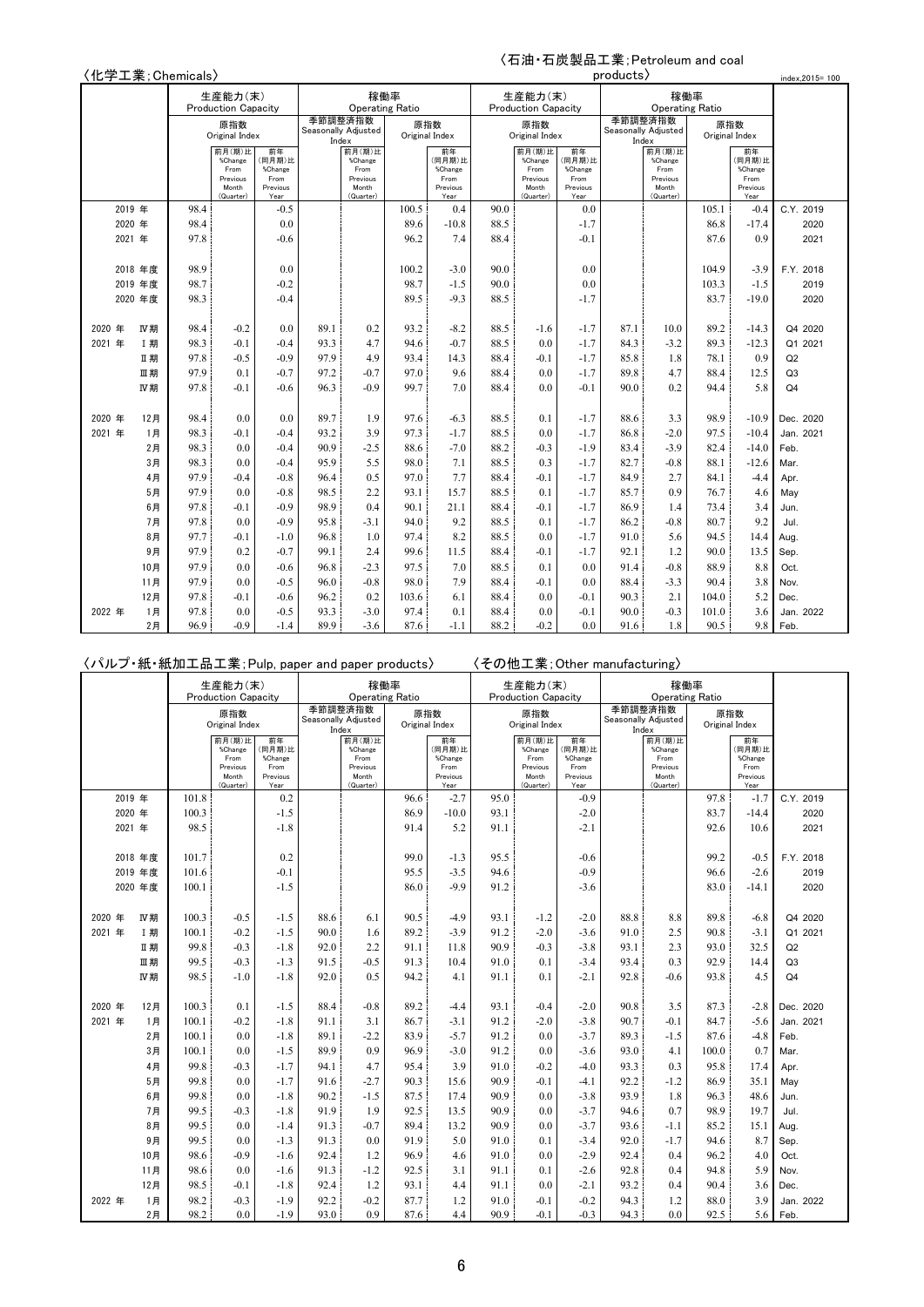| 〈繊維工業;Textiles〉 |         |                            |                                                             |                                                     |                                   |                                                             |      |                                                     | 〈その他製品工業;Other products〉 | index.2015=100                                              |                                                     |                                   |                                                             |                       |                                                     |                |
|-----------------|---------|----------------------------|-------------------------------------------------------------|-----------------------------------------------------|-----------------------------------|-------------------------------------------------------------|------|-----------------------------------------------------|--------------------------|-------------------------------------------------------------|-----------------------------------------------------|-----------------------------------|-------------------------------------------------------------|-----------------------|-----------------------------------------------------|----------------|
|                 |         |                            | 生産能力(末)                                                     |                                                     |                                   | 稼働率                                                         |      |                                                     |                          | 生産能力(末)                                                     |                                                     |                                   |                                                             |                       |                                                     |                |
|                 |         | <b>Production Capacity</b> |                                                             |                                                     | <b>Operating Ratio</b><br>季節調整済指数 |                                                             |      |                                                     |                          | <b>Production Capacity</b>                                  |                                                     | <b>Operating Ratio</b><br>季節調整済指数 |                                                             |                       |                                                     |                |
|                 |         |                            | 原指数<br>Original Index                                       |                                                     |                                   | Seasonally Adjusted<br>Index                                |      | 原指数<br>Original Index                               |                          | 原指数<br>Original Index                                       |                                                     |                                   | Seasonally Adjusted<br>Index                                | 原指数<br>Original Index |                                                     |                |
|                 |         |                            | 前月(期)比<br>%Change<br>From<br>Previous<br>Month<br>(Quarter) | 前年<br>(同月期)比<br>%Change<br>From<br>Previous<br>Year |                                   | 前月(期)比<br>%Change<br>From<br>Previous<br>Month<br>(Quarter) |      | 前年<br>(同月期)比<br>%Change<br>From<br>Previous<br>Year |                          | 前月(期)比<br>%Change<br>From<br>Previous<br>Month<br>(Quarter) | 前年<br>(同月期)比<br>%Change<br>From<br>Previous<br>Year |                                   | 前月(期)比<br>%Change<br>From<br>Previous<br>Month<br>(Quarter) |                       | 前年<br>(同月期)比<br>%Change<br>From<br>Previous<br>Year |                |
|                 | 2019 年  | 93.8                       |                                                             | -1.6                                                |                                   |                                                             | 93.9 | $-3.3$                                              | 95.9                     |                                                             | $-0.4$                                              |                                   |                                                             | 100.6                 | $-0.5$                                              | C.Y. 2019      |
|                 | 2020 年  | 90.4                       |                                                             | $-3.6$                                              |                                   |                                                             | 85.8 | $-8.6$                                              | 95.2                     |                                                             | $-0.7$                                              |                                   |                                                             | 82.2                  | $-18.3$                                             | 2020           |
|                 | 2021 年  | 88.8                       |                                                             | $-1.8$                                              |                                   |                                                             | 87.5 | 2.0                                                 | 92.8                     |                                                             | $-2.5$                                              |                                   |                                                             | 96.2                  | 17.0                                                | 2021           |
|                 |         |                            |                                                             |                                                     |                                   |                                                             |      |                                                     |                          |                                                             |                                                     |                                   |                                                             |                       |                                                     |                |
|                 | 2018 年度 | 94.6                       |                                                             | -1.4                                                |                                   |                                                             | 96.6 | $-1.2$                                              | 96.1                     |                                                             | $-0.3$                                              |                                   |                                                             | 101.0                 | 0.0                                                 | F.Y. 2018      |
|                 | 2019 年度 | 93.0                       |                                                             | $-1.7$                                              |                                   |                                                             | 93.2 | $-3.5$                                              | 95.9                     |                                                             | $-0.2$                                              |                                   |                                                             | 99.0                  | $-2.0$                                              | 2019           |
|                 | 2020 年度 | 89.3                       |                                                             | $-4.0$                                              |                                   |                                                             | 84.2 | $-9.7$                                              | 92.6                     |                                                             | $-3.4$                                              |                                   |                                                             | 82.2                  | $-17.0$                                             | 2020           |
|                 |         |                            |                                                             |                                                     |                                   |                                                             |      |                                                     |                          |                                                             |                                                     |                                   |                                                             |                       |                                                     |                |
| 2020 年          | IV期     | 90.4                       | $-1.6$                                                      | -3.6                                                | 82.9                              | 0.9                                                         | 82.2 | $-10.0$                                             | 95.2                     | $-0.7$                                                      | $-0.7$                                              | 93.1                              | 14.9                                                        | 95.1                  | $-4.8$                                              | Q4 2020        |
| 2021 年          | I 期     | 89.3                       | $-1.2$                                                      | $-4.0$                                              | 85.2                              | 2.8                                                         | 85.9 | $-7.0$                                              | 92.6                     | $-2.7$                                                      | $-3.4$                                              | 95.0                              | 2.0                                                         | 94.2                  | $-0.3$                                              | Q1 2021        |
|                 | Ⅱ期      | 88.9                       | $-0.4$                                                      | $-4.1$                                              | 87.1                              | 2.2                                                         | 87.6 | 1.6                                                 | 92.5                     | $-0.1$                                                      | $-3.5$                                              | 96.8                              | 1.9                                                         | 96.8                  | 64.1                                                | Q2             |
|                 | 皿期      | 89.0                       | 0.1                                                         | $-3.2$                                              | 89.2                              | 2.4                                                         | 89.1 | 8.0                                                 | 92.5                     | 0.0                                                         | $-3.5$                                              | 96.3                              | $-0.5$                                                      | 95.5                  | 18.9                                                | Q3             |
|                 | IV期     | 88.8                       | $-0.2$                                                      | $-1.8$                                              | 88.6                              | $-0.7$                                                      | 87.3 | 6.2                                                 | 92.8                     | 0.3                                                         | $-2.5$                                              | 96.8                              | 0.5                                                         | 98.4                  | 3.5                                                 | Q <sub>4</sub> |
|                 |         |                            |                                                             |                                                     |                                   |                                                             |      |                                                     |                          |                                                             |                                                     |                                   |                                                             |                       |                                                     |                |
| 2020 年          | 12月     | 90.4                       | $-0.9$                                                      | $-3.6$                                              | 86.4                              | 6.9                                                         | 86.1 | $-5.9$                                              | 95.2                     | 0.0                                                         | $-0.7$                                              | 94.5                              | 2.2                                                         | 88.1                  | $-0.6$                                              | Dec. 2020      |
| 2021 年          | 1月      | 89.4                       | $-1.1$                                                      | $-4.2$                                              | 84.5                              | $-2.2$                                                      | 83.0 | $-9.4$                                              | 92.6                     | $-2.7$                                                      | $-3.4$                                              | 95.5                              | 1.1                                                         | 85.9                  | $-2.7$                                              | Jan. 2021      |
|                 | 2月      | 89.4                       | 0.0                                                         | $-4.2$                                              | 85.0                              | 0.6                                                         | 83.3 | $-6.1$                                              | 92.6                     | 0.0                                                         | $-3.4$                                              | 91.8                              | $-3.9$                                                      | 90.7                  | $-3.8$                                              | Feb.           |
|                 | 3月      | 89.3                       | $-0.1$                                                      | $-4.0$                                              | 86.0                              | 1.2                                                         | 91.4 | $-5.8$                                              | 92.6                     | 0.0                                                         | $-3.4$                                              | 97.6                              | 6.3                                                         | 106.0                 | 5.1                                                 | Mar.           |
|                 | 4月      | 89.0                       | $-0.3$                                                      | $-4.8$                                              | 86.1                              | 0.1                                                         | 88.6 | $-3.0$                                              | 92.5                     | $-0.1$                                                      | $-3.5$                                              | 97.9                              | 0.3                                                         | 100.9                 | 34.9                                                | Apr.           |
|                 | 5月      | 88.9                       | $-0.1$                                                      | $-4.7$                                              | 87.4                              | 1.5                                                         | 86.4 | 1.4                                                 | 92.5                     | 0.0                                                         | $-3.5$                                              | 94.4                              | $-3.6$                                                      | 87.3                  | 75.7                                                | May            |
|                 | 6月      | 88.9                       | 0.0                                                         | $-4.1$                                              | 87.7                              | 0.3                                                         | 87.9 | 7.1                                                 | 92.5                     | 0.0                                                         | $-3.5$                                              | 98.0                              | 3.8                                                         | 102.2                 | 94.3                                                | Jun.           |
|                 | 7月      | 88.9                       | 0.0                                                         | $-3.8$                                              | 89.2                              | 1.7                                                         | 91.7 | 4.4                                                 | 92.5                     | 0.0                                                         | $-3.5$                                              | 97.9                              | $-0.1$                                                      | 103.9                 | 31.7                                                | Jul.           |
|                 | 8月      | 88.9                       | 0.0                                                         | $-3.8$                                              | 88.8                              | $-0.4$                                                      | 86.5 | 9.4                                                 | 92.5                     | 0.0                                                         | $-3.5$                                              | 97.4                              | $-0.5$                                                      | 84.3                  | 19.7                                                | Aug.           |
|                 | 9月      | 89.0                       | 0.1                                                         | $-3.2$                                              | 89.7                              | 1.0                                                         | 89.2 | 10.8                                                | 92.5                     | 0.0                                                         | $-3.5$                                              | 93.6                              | $-3.9$                                                      | 98.4                  | 7.4                                                 | Sep.           |
|                 | 10月     | 89.0                       | 0.0                                                         | $-2.9$                                              | 89.3                              | $-0.4$                                                      | 87.4 | 7.8                                                 | 92.5                     | 0.0                                                         | $-2.8$                                              | 95.0                              | 1.5                                                         | 102.4                 | 1.8                                                 | Oct.           |
|                 | 11月     | 88.8                       | $-0.2$                                                      | $-2.6$                                              | 88.1                              | $-1.3$                                                      | 85.8 | 8.1                                                 | 92.8                     | 0.3                                                         | $-2.5$                                              | 96.7                              | 1.8                                                         | 101.2                 | 4.9                                                 | Nov.           |
|                 | 12月     | 88.8                       | 0.0                                                         | $-1.8$                                              | 88.3                              | 0.2                                                         | 88.7 | 3.0                                                 | 92.8                     | 0.0                                                         | $-2.5$                                              | 98.7                              | 2.1                                                         | 91.5                  | 3.9                                                 | Dec.           |
| 2022 年          | 1月      | 88.2                       | $-0.7$                                                      | $-1.3$                                              | 90.0                              | 1.9                                                         | 88.4 | 6.5                                                 | 93.1                     | 0.3                                                         | 0.5                                                 | 97.5                              | $-1.2$                                                      | 87.7                  | 2.1                                                 | Jan. 2022      |
|                 | 2月      | 88.2                       | 0.0                                                         | $-1.3$                                              | 89.4                              | $-0.7$                                                      | 87.6 | 5.2                                                 | 93.1                     | 0.0                                                         | 0.5                                                 | 97.0                              | $-0.5$                                                      | 95.9                  | 5.7                                                 | Feb.           |

### 〈機械工業;Machinery industry〉

〈製造工業(除.機械工業);Manufacturing (excl.

| 〈機械工業;Machinery industry〉 |        |         |                                                     |                                                             |                                                     |                                                                                            |                                                             |       |                                                     |                                                     | Machinery)>                                                 |                                                     |                                                                   |                                                             |                       |                                                     |                |  |  |
|---------------------------|--------|---------|-----------------------------------------------------|-------------------------------------------------------------|-----------------------------------------------------|--------------------------------------------------------------------------------------------|-------------------------------------------------------------|-------|-----------------------------------------------------|-----------------------------------------------------|-------------------------------------------------------------|-----------------------------------------------------|-------------------------------------------------------------------|-------------------------------------------------------------|-----------------------|-----------------------------------------------------|----------------|--|--|
|                           |        |         |                                                     | 生産能力(末)                                                     |                                                     |                                                                                            | 稼働率                                                         |       |                                                     |                                                     | 生産能力(末)                                                     |                                                     |                                                                   |                                                             |                       |                                                     |                |  |  |
|                           |        |         | <b>Production Capacity</b><br>原指数<br>Original Index |                                                             |                                                     | <b>Operating Ratio</b><br>季節調整済指数<br>原指数<br>Seasonally Adjusted<br>Original Index<br>Index |                                                             |       |                                                     | <b>Production Capacity</b><br>原指数<br>Original Index |                                                             |                                                     | <b>Operating Ratio</b><br>季節調整済指数<br>Seasonally Adjusted<br>Index |                                                             | 原指数<br>Original Index |                                                     |                |  |  |
|                           |        |         |                                                     | 前月(期)比<br>%Change<br>From<br>Previous<br>Month<br>(Quarter) | 前年<br>(同月期)比<br>%Change<br>From<br>Previous<br>Year |                                                                                            | 前月(期)比<br>%Change<br>From<br>Previous<br>Month<br>(Quarter) |       | 前年<br>(同月期)比<br>%Change<br>From<br>Previous<br>Year |                                                     | 前月(期)比<br>%Change<br>From<br>Previous<br>Month<br>(Quarter) | 前年<br>(同月期)比<br>%Change<br>From<br>Previous<br>Year |                                                                   | 前月(期)比<br>%Change<br>From<br>Previous<br>Month<br>(Quarter) |                       | 前年<br>(同月期)比<br>%Change<br>From<br>Previous<br>Year |                |  |  |
|                           | 2019 年 |         | 98.7                                                |                                                             | $-0.4$                                              |                                                                                            |                                                             | 100.4 | $-3.7$                                              | 97.6                                                |                                                             | $-0.5$                                              |                                                                   |                                                             | 99.2                  | $-2.2$                                              | C.Y. 2019      |  |  |
|                           | 2020 年 |         | 98.0                                                |                                                             | $-0.7$                                              |                                                                                            |                                                             | 86.5  | $-13.8$                                             | 96.5                                                |                                                             | $-1.1$                                              |                                                                   |                                                             | 87.9                  | $-11.4$                                             | 2020           |  |  |
|                           | 2021 年 |         | 96.3                                                |                                                             | $-1.7$                                              |                                                                                            |                                                             | 93.7  | 8.3                                                 | 95.9                                                |                                                             | $-0.6$                                              |                                                                   |                                                             | 94.5                  | 7.5                                                 | 2021           |  |  |
|                           |        |         |                                                     |                                                             |                                                     |                                                                                            |                                                             |       |                                                     |                                                     |                                                             |                                                     |                                                                   |                                                             |                       |                                                     |                |  |  |
|                           |        | 2018 年度 | 99.0                                                |                                                             | $-0.2$                                              |                                                                                            |                                                             | 103.6 | 0.7                                                 | 98.1                                                |                                                             | $-0.1$                                              |                                                                   |                                                             | 101.1                 | $-1.2$                                              | F.Y. 2018      |  |  |
|                           |        | 2019 年度 | 98.6                                                |                                                             | $-0.4$                                              |                                                                                            |                                                             | 98.5  | $-4.9$                                              | 97.6                                                |                                                             | $-0.5$                                              |                                                                   |                                                             | 97.9                  | $-3.2$                                              | 2019           |  |  |
|                           |        | 2020 年度 | 97.4                                                |                                                             | $-1.2$                                              |                                                                                            |                                                             | 87.3  | $-11.4$                                             | 96.4                                                |                                                             | $-1.2$                                              |                                                                   |                                                             | 87.4                  | $-10.7$                                             | 2020           |  |  |
|                           |        |         |                                                     |                                                             |                                                     |                                                                                            |                                                             |       |                                                     |                                                     |                                                             |                                                     |                                                                   |                                                             |                       |                                                     |                |  |  |
| 2020 年                    |        | IV期     | 98.0                                                | 0.3                                                         | $-0.7$                                              | 94.8                                                                                       | 11.3                                                        | 95.1  | 0.3                                                 | 96.5                                                | $-0.3$                                                      | $-1.1$                                              | 90.3                                                              | 5.7                                                         | 92.0                  | $-6.7$                                              | Q4 2020        |  |  |
| 2021 年                    |        | I 期     | 97.4                                                | $-0.6$                                                      | $-1.2$                                              | 96.9                                                                                       | 2.2                                                         | 98.0  | 3.4                                                 | 96.4                                                | $-0.1$                                                      | $-1.2$                                              | 93.1                                                              | 3.1                                                         | 93.2                  | $-2.1$                                              | Q1 2021        |  |  |
|                           |        | Ⅱ期      | 96.9                                                | $-0.5$                                                      | $-1.0$                                              | 95.5                                                                                       | $-1.4$                                                      | 95.5  | 35.5                                                | 96.1                                                | $-0.3$                                                      | $-1.2$                                              | 94.6                                                              | 1.6                                                         | 93.7                  | 18.2                                                | Q2             |  |  |
|                           |        | 皿期      | 96.2                                                | $-0.7$                                                      | $-1.5$                                              | 87.0                                                                                       | $-8.9$                                                      | 86.9  | 1.8                                                 | 96.1                                                | 0.0                                                         | $-0.7$                                              | 95.1                                                              | 0.5                                                         | 94.6                  | 11.2                                                | Q <sub>3</sub> |  |  |
|                           |        | IV期     | 96.3                                                | 0.1                                                         | $-1.7$                                              | 94.7                                                                                       | 8.9                                                         | 94.6  | $-0.5$                                              | 95.9                                                | $-0.2$                                                      | $-0.6$                                              | 95.1                                                              | 0.0                                                         | 96.4                  | 4.8                                                 | Q <sub>4</sub> |  |  |
|                           |        |         |                                                     |                                                             |                                                     |                                                                                            |                                                             |       |                                                     |                                                     |                                                             |                                                     |                                                                   |                                                             |                       |                                                     |                |  |  |
| 2020 年                    |        | 12月     | 98.0                                                | 0.1                                                         | $-0.7$                                              | 94.4                                                                                       | 0.2                                                         | 94.1  | 2.3                                                 | 96.5                                                | 0.0                                                         | $-1.1$                                              | 91.1                                                              | 1.6                                                         | 93.2                  | $-4.8$                                              | Dec. 2020      |  |  |
| 2021 年                    |        | 1月      | 97.6                                                | $-0.4$                                                      | $-1.3$                                              | 97.4                                                                                       | 3.2                                                         | 89.6  | $-2.8$                                              | 96.4                                                | $-0.1$                                                      | $-1.3$                                              | 93.5                                                              | 2.6                                                         | 91.9                  | $-3.2$                                              | Jan. 2021      |  |  |
|                           |        | 2月      | 97.6                                                | 0.0                                                         | $-1.2$                                              | 95.1                                                                                       | $-2.4$                                                      | 93.6  | 2.6                                                 | 96.4                                                | 0.0                                                         | $-1.2$                                              | 91.8                                                              | $-1.8$                                                      | 88.2                  | $-6.2$                                              | Feb.           |  |  |
|                           |        | 3月      | 97.4                                                | $-0.2$                                                      | $-1.2$                                              | 98.3                                                                                       | 3.4                                                         | 110.7 | 9.7                                                 | 96.4                                                | 0.0                                                         | $-1.2$                                              | 93.9                                                              | 2.3                                                         | 99.6                  | 3.0                                                 | Mar.           |  |  |
|                           |        | 4月      | 97.0                                                | $-0.4$                                                      | $-0.9$                                              | 99.1                                                                                       | 0.8                                                         | 99.4  | 34.7                                                | 96.1                                                | $-0.3$                                                      | $-1.2$                                              | 94.3                                                              | 0.4                                                         | 95.8                  | 9.9                                                 | Apr.           |  |  |
|                           |        | 5月      | 96.7                                                | $-0.3$                                                      | $-1.3$                                              | 90.9                                                                                       | $-8.3$                                                      | 82.7  | 39.7                                                | 96.1                                                | 0.0                                                         | $-1.2$                                              | 94.4                                                              | 0.1                                                         | 91.9                  | 21.2                                                | May            |  |  |
|                           |        | 6月      | 96.9                                                | 0.2                                                         | $-1.0$                                              | 96.6                                                                                       | 6.3                                                         | 104.5 | 33.1                                                | 96.1                                                | 0.0                                                         | $-1.2$                                              | 95.2                                                              | 0.8                                                         | 93.5                  | 25.0                                                | Jun.           |  |  |
|                           |        | 7月      | 96.7                                                | $-0.2$                                                      | $-1.3$                                              | 94.5                                                                                       | $-2.2$                                                      | 100.3 | 13.7                                                | 96.1                                                | 0.0                                                         | $-1.1$                                              | 95.0                                                              | $-0.2$                                                      | 95.9                  | 13.4                                                | Jul.           |  |  |
|                           |        | 8月      | 96.4                                                | $-0.3$                                                      | $-1.5$                                              | 89.0                                                                                       | $-5.8$                                                      | 77.9  | 7.4                                                 | 96.1                                                | 0.0                                                         | $-1.1$                                              | 95.1                                                              | 0.1                                                         | 92.4                  | 11.6                                                | Aug.           |  |  |
|                           |        | 9月      | 96.2                                                | $-0.2$                                                      | $-1.5$                                              | 77.4                                                                                       | $-13.0$                                                     | 82.4  | $-13.8$                                             | 96.1                                                | 0.0                                                         | $-0.7$                                              | 95.3                                                              | 0.2                                                         | 95.6                  | 8.6                                                 | Sep.           |  |  |
|                           |        | 10月     | 96.3                                                | 0.1                                                         | $-1.5$                                              | 89.2                                                                                       | 15.2                                                        | 86.0  | $-11.9$                                             | 95.9                                                | $-0.2$                                                      | $-0.7$                                              | 94.6                                                              | $-0.7$                                                      | 95.4                  | 3.6                                                 | Oct.           |  |  |
|                           |        | 11月     | 96.3                                                | 0.0                                                         | $-1.6$                                              | 98.0                                                                                       | 9.9                                                         | 100.4 | 7.2                                                 | 95.9                                                | 0.0                                                         | $-0.6$                                              | 95.3                                                              | 0.7                                                         | 96.4                  | 6.2                                                 | Nov.           |  |  |
|                           |        | 12月     | 96.3                                                | 0.0                                                         | $-1.7$                                              | 97.0                                                                                       | $-1.0$                                                      | 97.3  | 3.4                                                 | 95.9                                                | 0.0                                                         | $-0.6$                                              | 95.5                                                              | 0.2                                                         | 97.3                  | 4.4                                                 | Dec.           |  |  |
| 2022 年                    |        | 1月      | 95.8                                                | $-0.5$                                                      | $-1.8$                                              | 92.1                                                                                       | $-5.1$                                                      | 84.7  | $-5.5$                                              | 95.9                                                | 0.0                                                         | $-0.5$                                              | 94.2                                                              | $-1.4$                                                      | 92.6                  | 0.8                                                 | Jan. 2022      |  |  |
|                           |        | 2月      | 95.8                                                | 0.0                                                         | $-1.8$                                              | 96.0                                                                                       | 4.2                                                         | 94.5  | 1.0                                                 | 95.5                                                | $-0.4$                                                      | $-0.9$                                              | 92.4                                                              | $-1.9$                                                      | 88.8                  | 0.7                                                 | Feb.           |  |  |